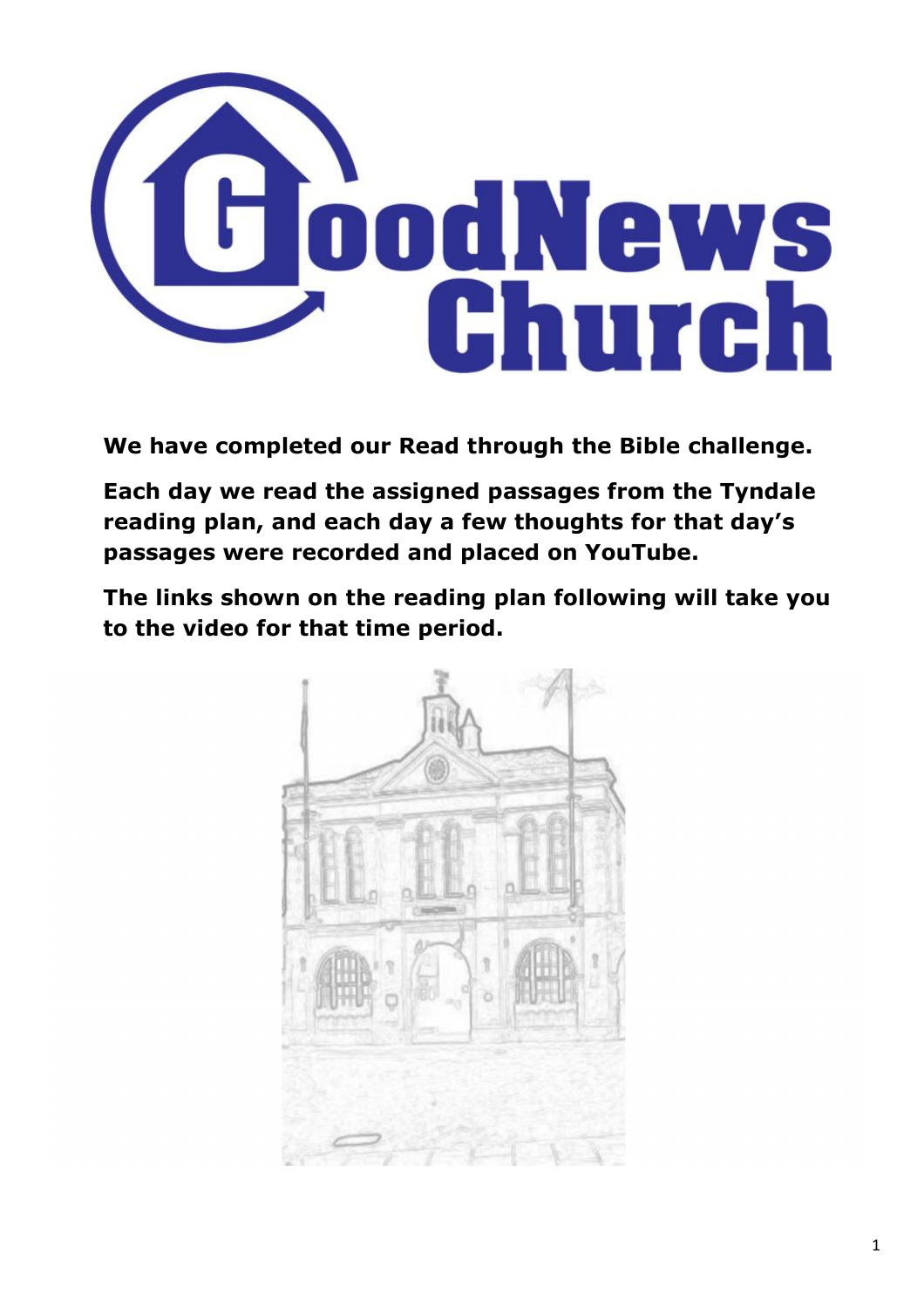# **January 1-10**

## https://youtu.be/LZAq2mUKRc4

**January 1st Readings** GENESIS 1:1-3:24

**January 2nd Readings** GENESIS 4:1-5:32 1 CHRONICLES 1:1-4 GENESIS 6:1-22

### **January 3rd Readings**

GENESIS 7:1-10:5 1 CHRONICLES 1:5-7 GENESIS 10:6-20 1 CHRON 1:8-16 GENESIS 10:21-30 1 CHRON 1:17-23 GENESIS 10:31-32

### **January 4th Readings**

GENESIS 11:1-26 1 CHRON 1:24-27 GENESIS 11:27-31 GENESIS 12:1-14:24

**January 5th Readings** GENESIS 15:1-17:27

**January 6th Readings**

GENESIS 18:1-21:7

#### **January 7th Readings**

GENESIS 21:8-23:20 GENESIS 11:32 GENESIS 24:1-67

#### **January 8th Readings**

GENESIS 25:1-4 1 CHRONICLES 1:32-33 GENESIS 25:5-6 GENESIS 25:12-18 1 CHRONICLES 1:28-31 1 CHRONICLES 1:34 GENESIS 25:19-26 GENESIS 25:7-11

**January 9th Readings** GENESIS 25:27-28:5

**January 10th Readings** GENESIS 28:6-30:24

## **January 11 - 18**

## https://youtu.be/-uRyG1ue9H0

**January 11th Readings** GENESIS 30:25-31:55

**January 12th Readings** GENESIS 32:1-35:27

# **January 13th Readings**

GENESIS 36:1-19 1 CHRONICLES 1:35-37 GENESIS 36:20-30 1 CHRONICLES 1:38-42 GENESIS 36:31-43 1 CHRONICLES 1:43-2:2

### **January 14th Readings**

GENESIS 37:1-38:30 1 CHRONICLES 2:3-6 1 CHRONICLES 2:8 GENESIS 39:1-23

**January 15th Readings**

GENESIS 40:1-23 GENESIS 35:28-29 GENESIS 41:1-57

**January 16th Readings** GENESIS 42:1-45:15

**January 17th Readings** GENESIS 45:16-47:27

**January 18th Readings** GENESIS 47:28-50:26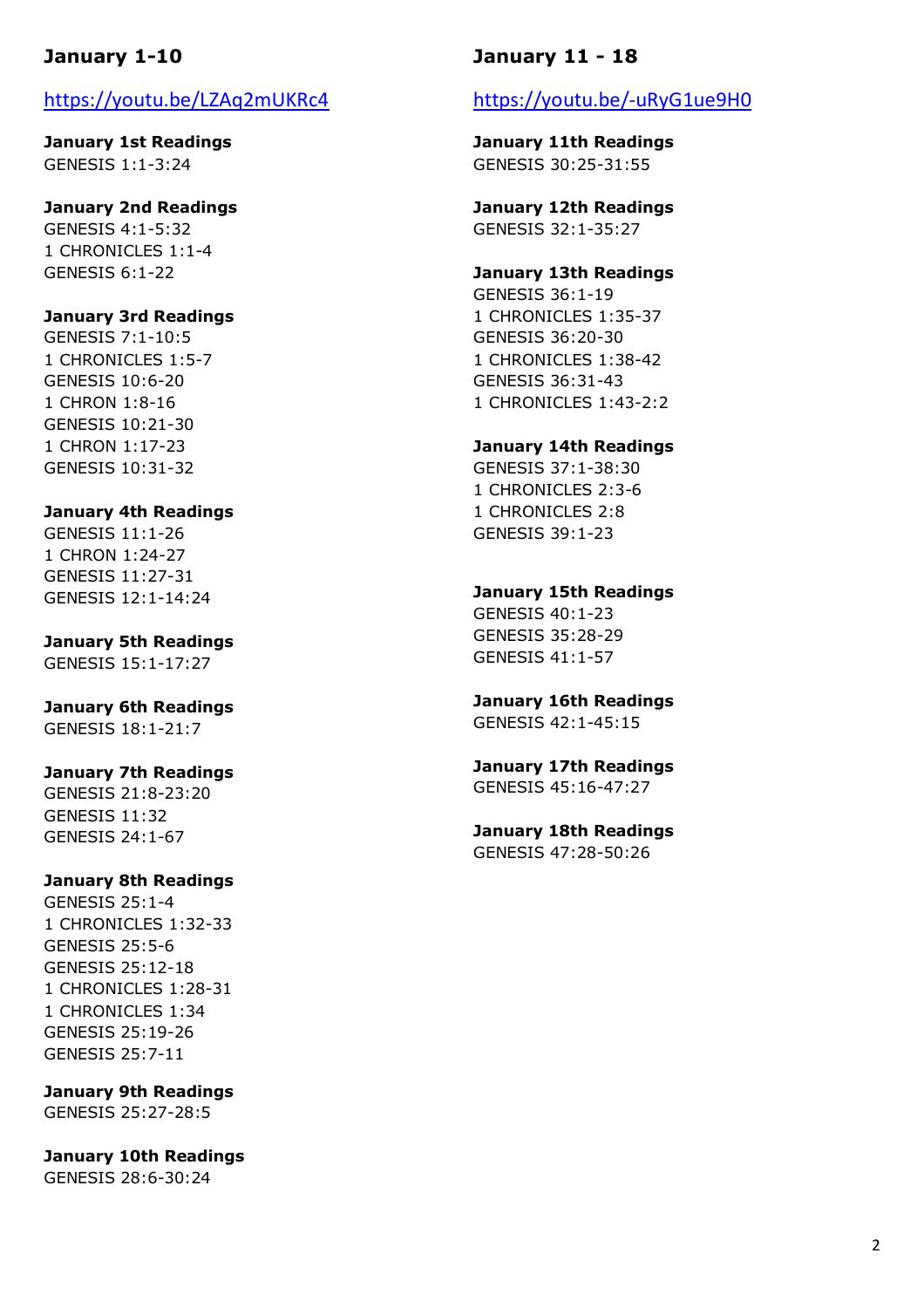# **January 19 -31**

## https://youtu.be/riDZNGw4t7E

**January 19th Readings** JOB 1:1-4:21

**January 20th Readings** JOB 5:1-7:21

**January 21st Readings** JOB 8:1-11:20

**January 22nd Readings** JOB 12:1-14:22

**January 23rd Readings** JOB 15:1-18:21

**January 24th Readings** JOB 19:1-21:34

**January 25th Readings** JOB 22:1-25:6

**January 26th Readings** JOB 26:1-29:25

**January 27th Readings** JOB 30:1-31:40

**January 28th Readings** JOB 32:1-34:37

**January 29th Readings** JOB 35:1-37:24

**January 30th Readings** JOB 38:1-40:5

**January 31st Readings** JOB 40:6-42:17

## **February 1-14**

https://youtu.be/U67IN1Iu6Ss

**February 1st Readings** EXODUS 1:1-2:25 1 CHRONICLES 6:1-3 EXODUS 3:1-4:17

**February 2nd Readings** EXODUS 4:18-7:13

**February 3rd Readings** EXODUS 7:14-9:35

**February 4th Readings** EXODUS 10:1-12:51

**February 5th Readings** EXODUS 13:1-15:27

**February 6th Readings** EXODUS 16:1-19:25

**February 7th Readings** EXODUS 20:1-22:15

**February 8th Readings** EXODUS 22:16-24:18

**February 9th Readings** EXODUS 25:1-28:43

**February 10th Readings** EXODUS 29:1-31:18

**February 11th Readings** EXODUS 32:1-34:35

**February 12th Readings** EXODUS 35:1-36:38

**February 13th Readings** EXODUS 37:1-39:31

**February 14th Readings** EXODUS 39:32-40:38 NUMBERS 9:15-23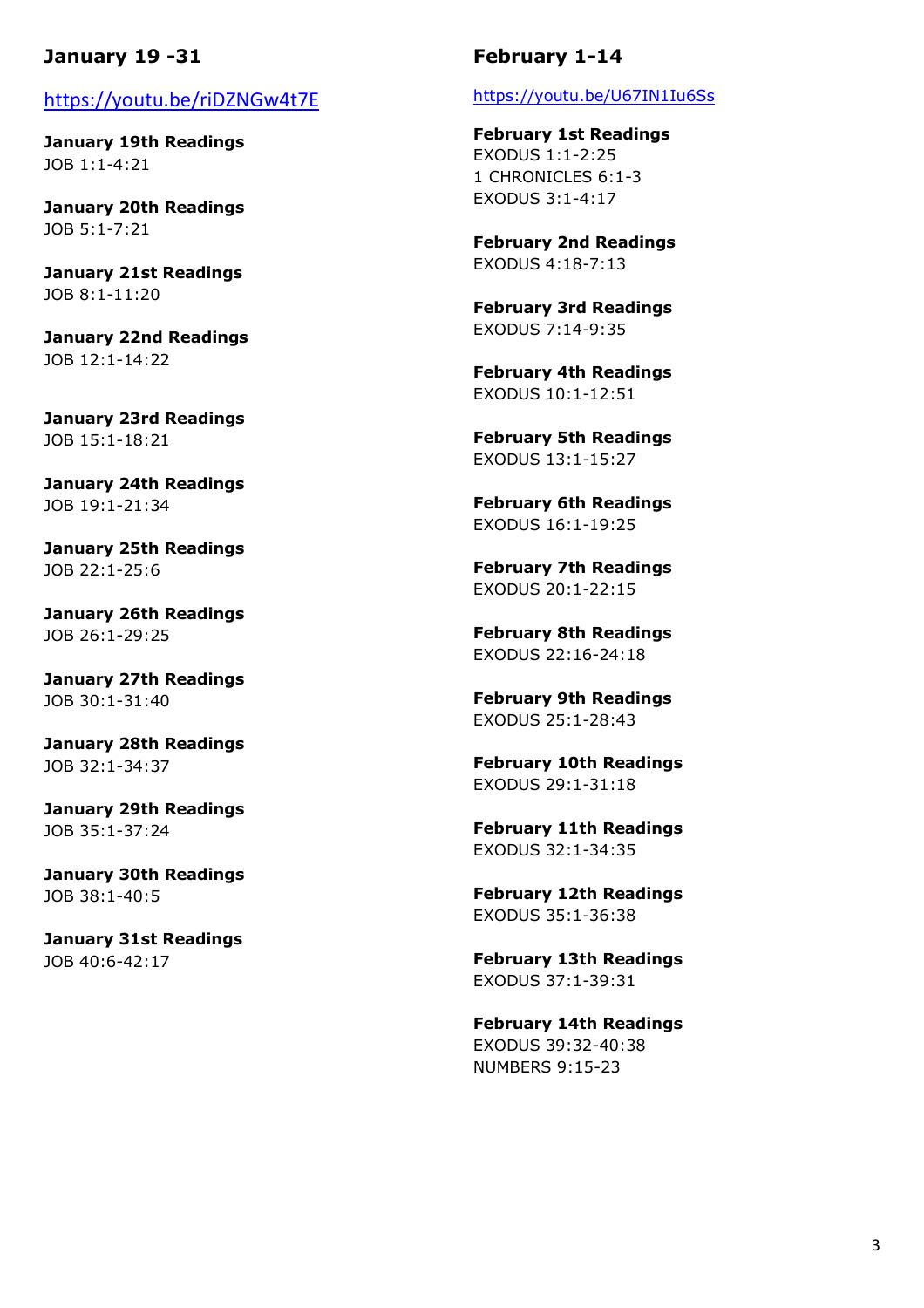## **February 15-25**

## https://youtu.be/\_SND9wWV044

**February 15th Readings** NUMBERS 7:1-89

**February 16th Readings** NUMBERS 8:1-9:14 LEVITICUS 1:1-3:17

**February 17th Readings** LEVITICUS 4:1-6:30

**February 18th Readings** LEVITICUS 7:1-8:36

**February 19th Readings** LEVITICUS 9:1-11:47

**February 20th Readings** LEVITICUS 12:1-14:32

**February 21st Readings** LEVITICUS 14:33-16:34

**February 22nd Readings** LEVITICUS 17:1-19:37

**February 23rd Readings** LEVITICUS 20:1-22:33

**February 24th Readings** LEVITICUS 23:1-25:23

**February 25th Readings** LEVITICUS 25:24-26:46

## **February 26 – March 11**

## https://youtu.be/LevLOpQDGUI

**February 26th Readings** LEVITICUS 27:1-34 NUMBERS 1:1-54

**February 27th Readings** NUMBERS 2:1-3:51

**February 28th Readings** NUMBERS 4:1-5:31

**March 1st Readings** NUMBERS 6:1-27 NUMBERS 10:1-36

**March 2nd Readings** NUMBERS 11:1-13:33

**March 3rd Readings** NUMBERS 14:1-15:41

**March 4th Readings** NUMBERS 16:1-18:32

**March 5th Readings** NUMBERS 19:1-21:35

**March 6th Readings** NUMBERS 22:1-24:25

**March 7th Readings** NUMBERS 25:1-26:65

**March 8th Readings** NUMBERS 27:1-29:40

**March 9th Readings** NUMBERS 30:1-31:54

**March 10th Readings** NUMBERS 32:1-33:56

**March 11th Readings** NUMBERS 34:1-36:13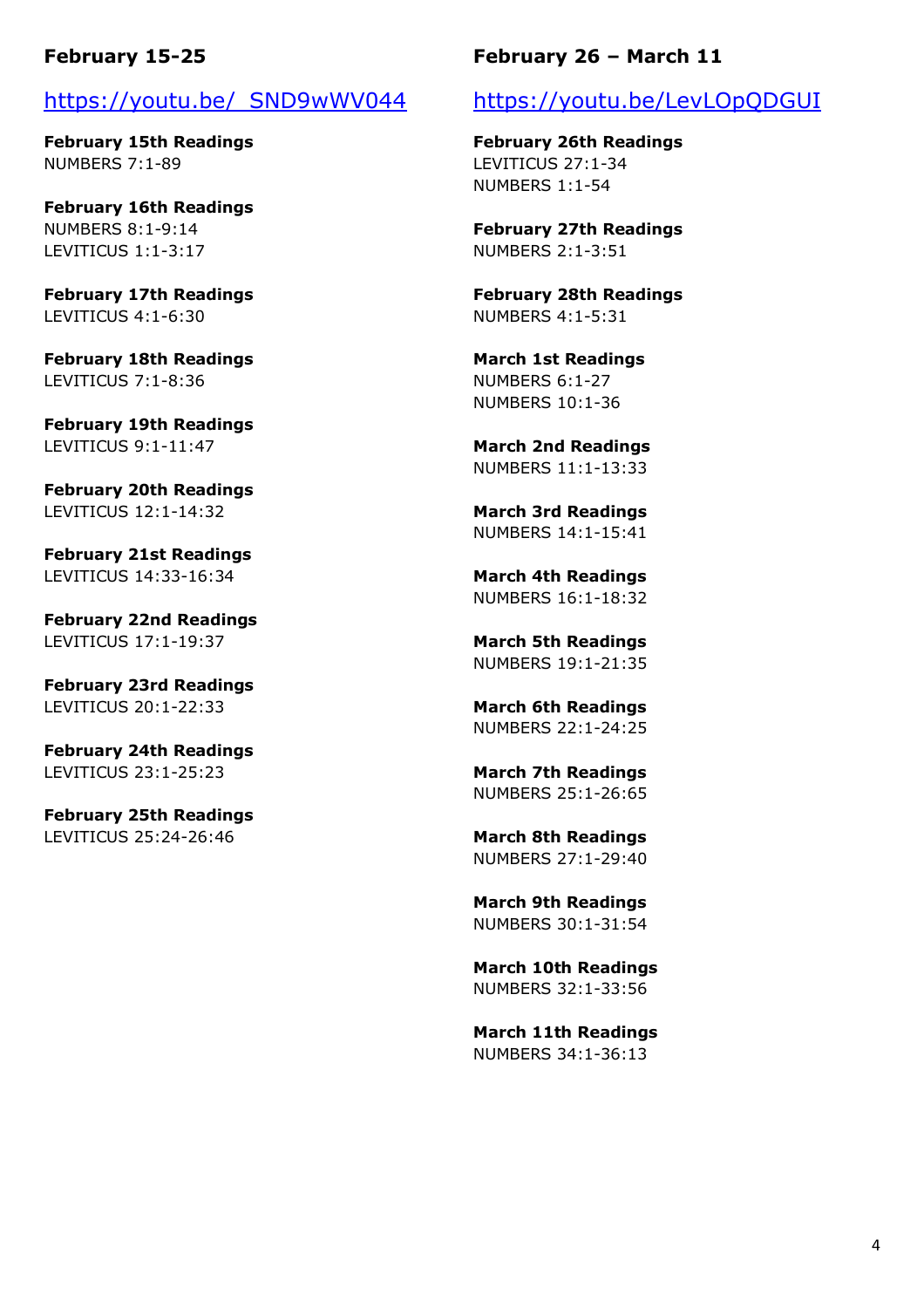# **March 12 -21**

# https://youtu.be/uxUojt6KYxY

**March 12th Readings** DEUTERONOMY 1:1-3:20

**March 13th Readings** DEUTERONOMY 3:21-5:33

**March 14th Readings** DEUTERONOMY 6:1-9:29

**March 15th Readings** DEUTERONOMY 10:1-12:32

**March 16th Readings** DEUTERONOMY 13:1-16:17

**March 17th Readings** DEUTERONOMY 16:18-21:9

**March 18th Readings** DEUTERONOMY 21:10-25:19

**March 19th Readings** DEUTERONOMY 26:1-29:1

**March 20th Readings** DEUTERONOMY 29:2-31:29

**March 21st Readings** DEUTERONOMY 31:30-32:52 PSALM 90

## **March 22- 30**

# https://youtu.be/csksXvpJ6sM

**March 22nd Readings** DEUTERONOMY 33:1-34:12 JOSHUA 1:1-2:24

**March 23rd Readings** JOSHUA 3:1-6:27

**March 24th Readings** JOSHUA 7:1 1 CHRONICLES 2:7 JOSHUA 7:2-9:27

**March 25th Readings** JOSHUA 10:1-12:6

**March 26th Readings** JOSHUA 12:7-15:19

**March 27th Readings** JOSHUA 15:20-17:18

**March 28th Readings** JOSHUA 18:1-19:48

**March 29th Readings** JOSHUA 19:49-21:45 1 CHRONICLES 6:54-81

**March 30th Readings** JOSHUA 22:1-24:33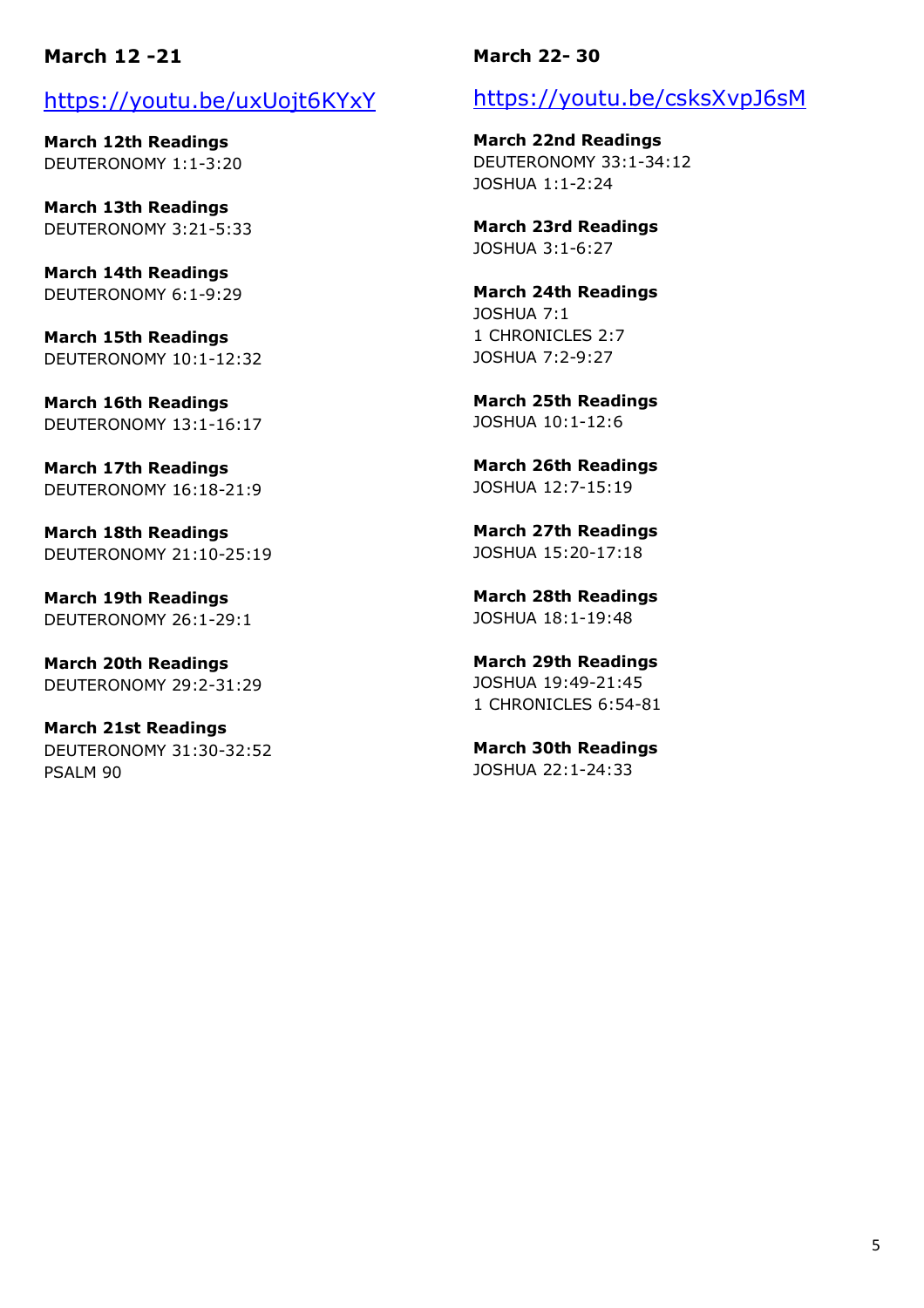# **March 31-April 11**

# https://youtu.be/BOm\_L8L0ycY

**March 31st Readings** JUDGES 1:1-3:30

**April 1st Readings** JUDGES 3:31-6:40

**April 2nd Readings** JUDGES 7:1-9:21

**April 3rd Readings** JUDGES 9:22-11:28

**April 4th Readings** JUDGES 11:29-15:20

#### **April 5th Readings** JUDGES 16:1-18:31

**April 6th Readings** JUDGES 19:1-21:25

**April 7th Readings** RUTH 1:1-4:12

### **April 8th Readings**

RUTH 4:13-22 1 CHRON 2:9-55 1 CHRON 4:1-23 1 SAMUEL 1:1-8

## **April 9th Readings**

1 SAMUEL 1:9-4:11

# **April 10th Readings**

1 SAMUEL 4:12-8:22

### **April 11th Readings**

1 SAMUEL 9:1-12:25

# **April 12 – 19**

# https://youtu.be/37Fus0jAIpU

### **April 12th Readings**

1 CHRON 9:35-39 1 SAMUEL 13:1-5 1 SAMUEL 13:19-23 1 SAMUEL 13:6-18 1 SAMUEL 14:1-52

### **April 13th Readings**

1 SAMUEL 15:1-17:31

### **April 14th Readings**

1 SAM 17:32-19:17 PSALM 59 1 SAMUEL 19:18-24

### **April 15th Readings**

1 SAMUEL 20:1-21:15 PSALM 34

## **April 16th Readings**

1 SAMUEL 22:1-2 PSALM 57 PSALM 142 1 CHRON 12:8-18 1 SAMUEL 22:3-23 PSALM 52 1 SAMUEL 23:1-12

### **April 17th Readings**

1 SAMUEL 23:13-29 PSALM 54 1 SAMUEL 24:1-25:44

### **April 18th Readings**

1 SAMUEL 26:1-27:7 1 CHRON 12:1-7 1 SAMUEL 27:8-29:11 1 CHRONICLES 12:19 PSALM 56

### **April 19th Readings**

1 SAMUEL 30:1-31 1 CHRON 12:20-22 1 SAMUEL 31:1-13 1 CHRON 10:1-14 1 CHRON 9:40-44 2 SAMUEL 4:4 2 SAMUEL 1:1-27 April 20-30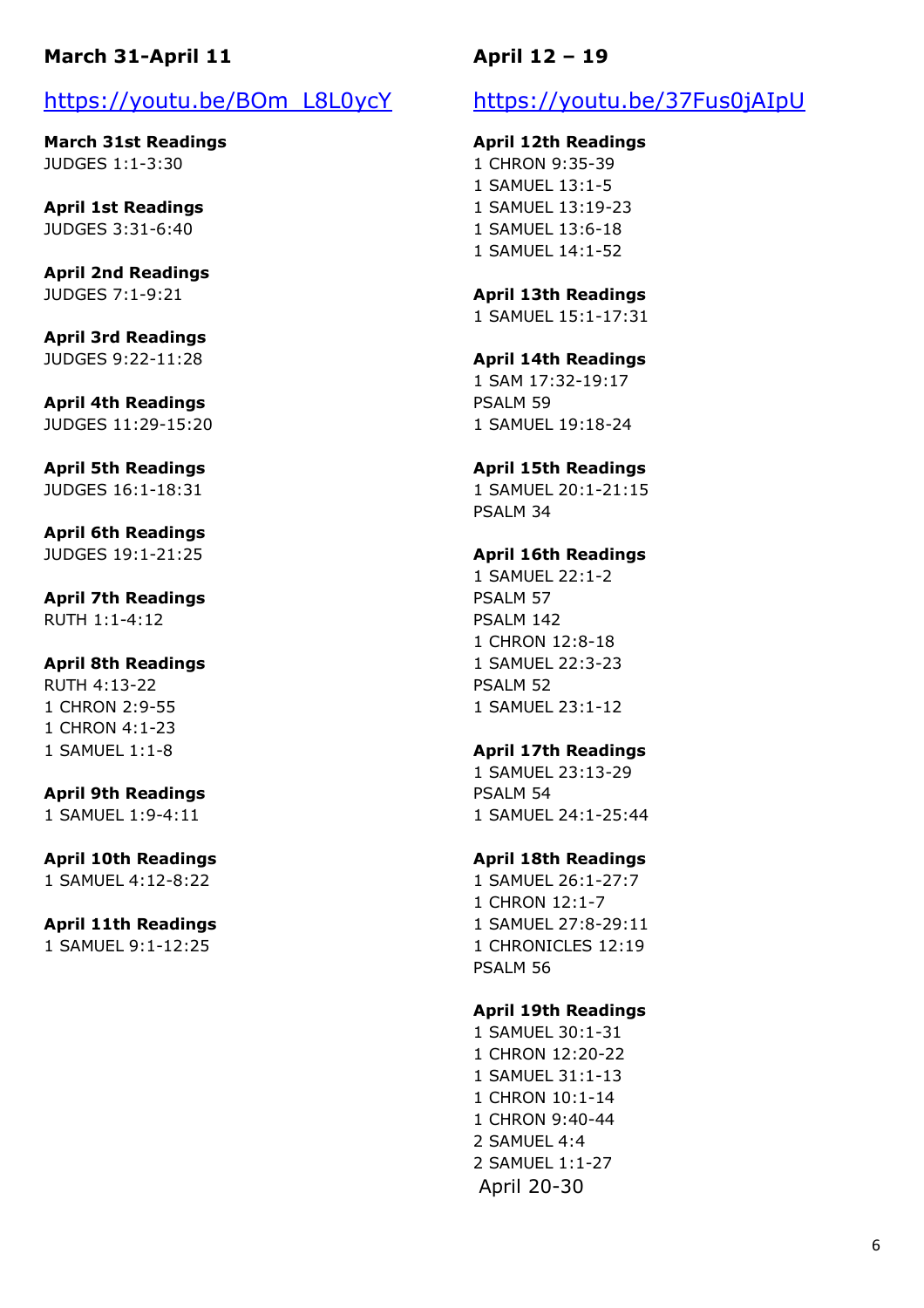# **April 20 -30**

# https://youtu.be/1RsbPibGMVg

### **April 20th Readings**

2 SAMUEL 2:1 -3:5 1 CHRONICLES 3:1 - 4 2 SAMUEL 23:8 -17 1 CHRON 11:10 -19 2 SAMUEL 23:18 -39 1 CHRON 11:20 -47

## **April 21st Readings**

2 SAMUEL 3:6 -4:3 2 SAMUEL 4:5 -4:12

#### **April 22nd Readings**

2 SAMUEL 5:1 - 3 1 CHRON 11:1 - 3 1 CHRON 12:23 -40 2 SAMUEL 5:17 -25 1 CHRON 14: 8 -17 2 SAMUEL 5:6 -10 1 CHRON 11:4 - 9 1 CHRONICLES 3:4 2 SAMUEL 5:13 2 SAMUEL 5:4 - 5 2 SAMUEL 5:11 -12 1 CHRON 14:1 - 2 1 CHRON 13: 1 - 5 2 SAMUEL 6:1 -11 1 CHRON 13:6 -14

#### **April 23rd Readings**

2 SAMUEL 6:12 1 CHRON 15:1 -28 2 SAMUEL 6:12 -16 1 CHRONICLES 15:29 2 SAMUEL 6:17 -19 1 CHRON 16:1 -43 2 SAMUEL 6:19 -23

#### **April 24th Readings**

2 SAMUEL 7:1 -17 1 CHRON 17:1 -15 2 SAMUEL 7:18 -29 1 CHRON 17:16 -27 2 SAMUEL 8:1 -14 1 CHRON 18:1 -13 PSALM 60

### **April 25th Readings**

- 2 SAMUEL 8:15 -18 1 CHRON 18:14 -17 1 CHRON 6:16 -30 1 CHRON 6:50 -53 1 CHRON 6:31 -48 2 SAMUEL 9:1 -10:19
- 1 CHRON 19:1 -19

## **April 26th Readings**

1 CHRONICLES 20:1 2 SAMUEL 11:1 -12:14 PSALM 51 2 SAMUEL 12:15 -25 2 SAMUEL 5:14 -16 1 CHRON 14:3 - 7 1 CHRONICLES 3:5 - 9

#### **April 27th Readings**

2 SAMUEL 12:26 -31 1 CHRON 20:2 - 3 2 SAMUEL 13:1 -14:33

### **April 28th Readings**

2 SAMUEL 15:1 -17:14

### **April 29th Readings**

2 SAMUEL 17:15 -29 PSALM 3 PSALM 63 2 SAMUEL 18:1 -19:30

## **April 30th Readings**

2 SAMUEL 19:31 -20:26 PSALM 7 2 SAMUEL 21:1 -22 1 CHRON 20:4 - 8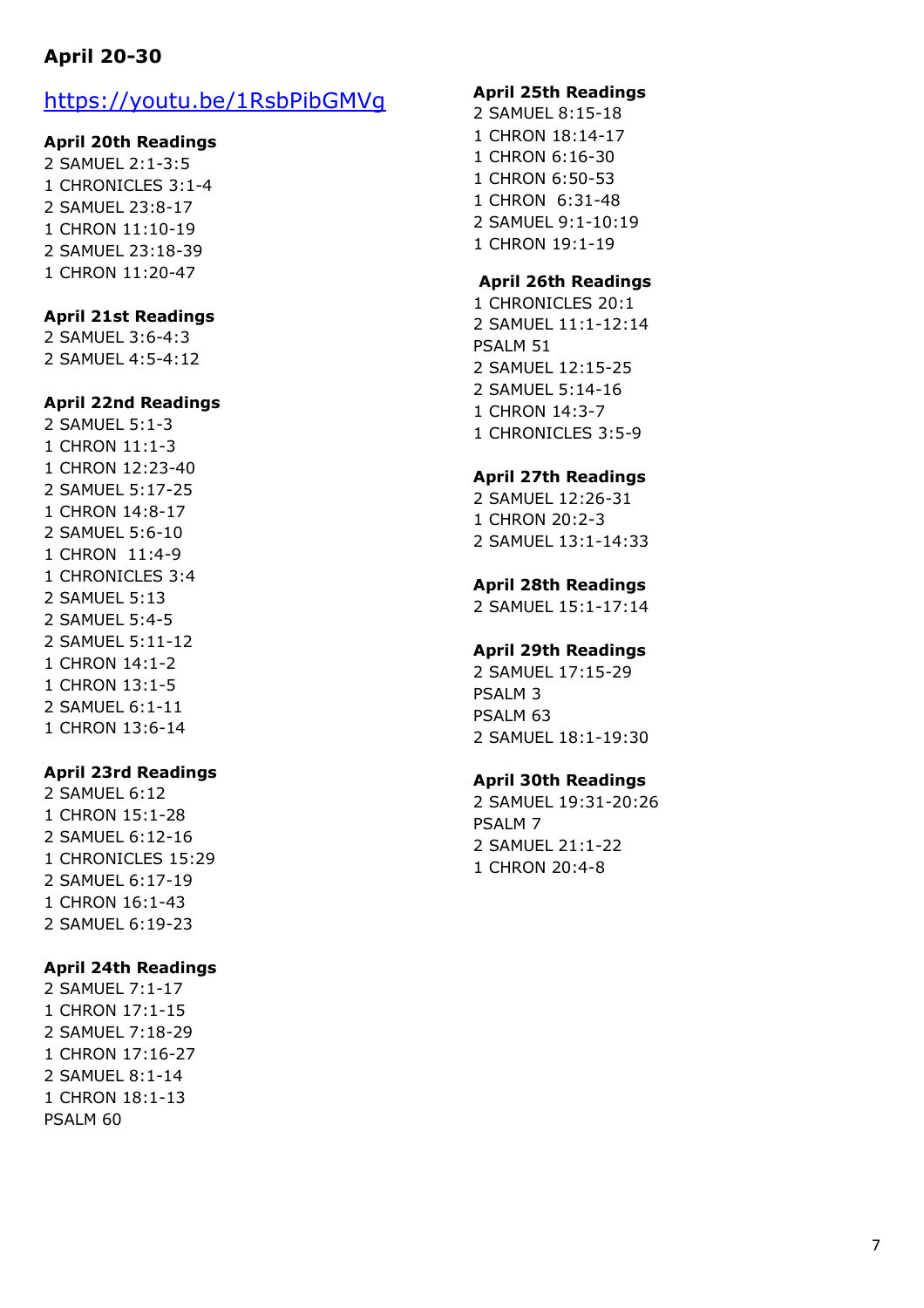# https://youtu.be/1RsbPibGMVg

## **May 1st Readings**

2 SAMUEL 22:1-51 PSALM 18

## **May 2nd Readings**

2 SAMUEL 24:1-9 1 CHRONICLES 21:1-6 2 SAMUEL 24:10-17 1 CHRONICLES 21:7-17 2 SAMUEL 24:18-25 1 CHRONICLES 21:18-22:19

## **May 3rd Readings**

1 CHRONICLES 23:1-25:31

## **May 4th Readings**

1 CHRONICLES 26:1-28:21

### **May 5th Readings**

1 CHRONICLES 29:1-22 1 KINGS 1:1-53

### **May 6th Readings**

1 KINGS 2:1-9 2 SAMUEL 23:1-7 1 KINGS 2:10-12 1 CHRONICLES 29:26-30 PSALM 4-6 PSALM 8-9 PSALM 11

# **Psalms - A survey**

https://youtu.be/MRjNgx3bW\_c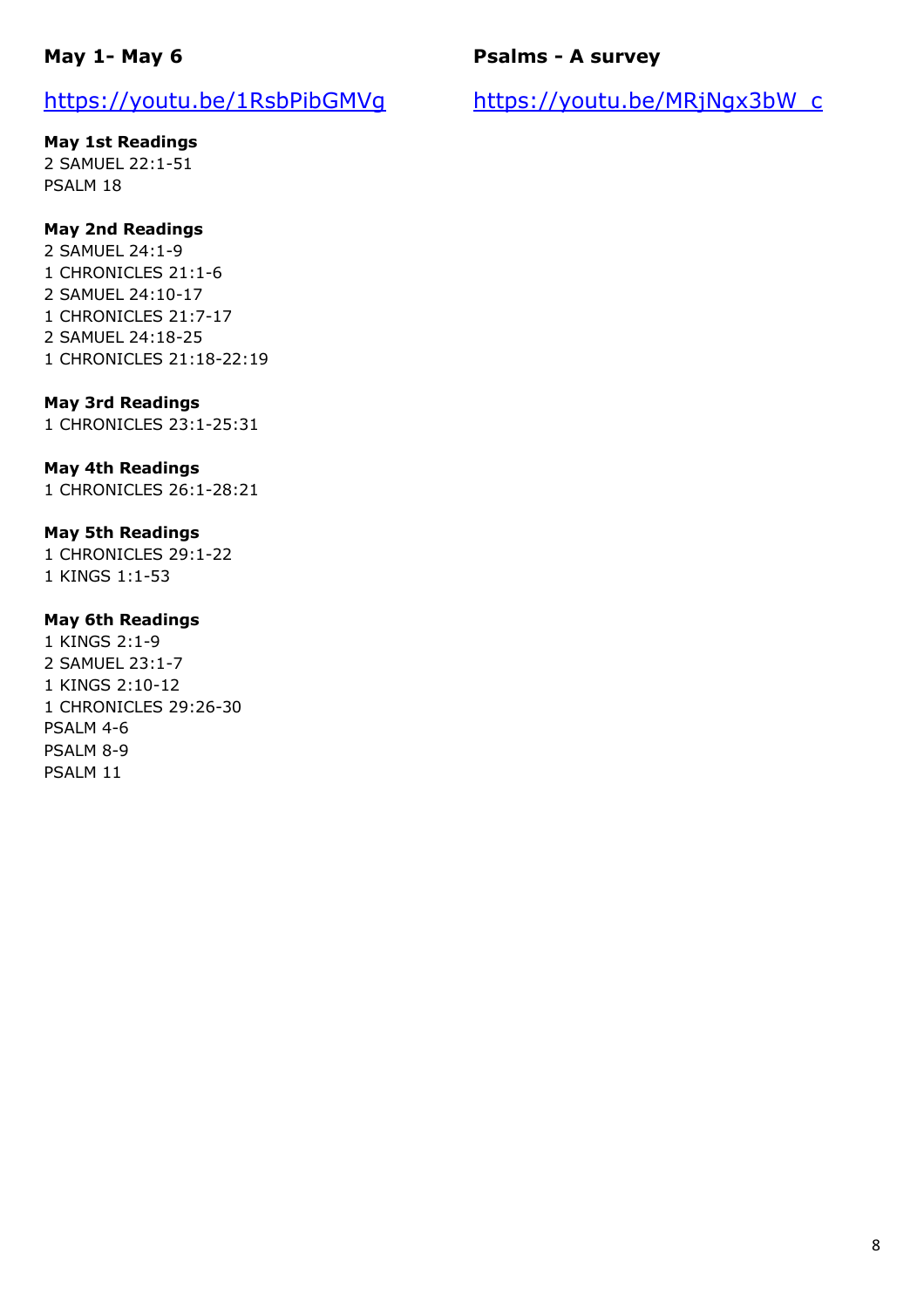# **May 7-19**

# https://youtu.be/1xa6lpcA84s

**May 7th Readings** PSALM 12-17 PSALM 19-21

**May 8th Readings** PSALM 22-26

# **May 9th Readings**

PSALM 27-32

# **May 10th Readings**

PSALM 35-38

## **May 11th Readings**

PSALM 39-41 PSALM 53 PSALM 55 PSALM 58

## **May 12th Readings**

PSALM 61-62 PSALM 64-67

## **May 13th Readings**

PSALM 68-70 PSALM 86 PSALM 101

## **May 14th Readings**

PSALM 103 PSALM 108-110 PSALM 122 PSALM 124

## **May 15th Readings**

PSALM 131 PSALM 133 PSALM 138-141 PSALM 143

## **May 16th Readings**

PSALM 144-145 PSALM 88-89

## **May 17th Readings**

PSALM 50 PSALM 73-74

## **May 18th Readings**

PSALM 75-78

#### **May 19th Readings** PSALM 79-82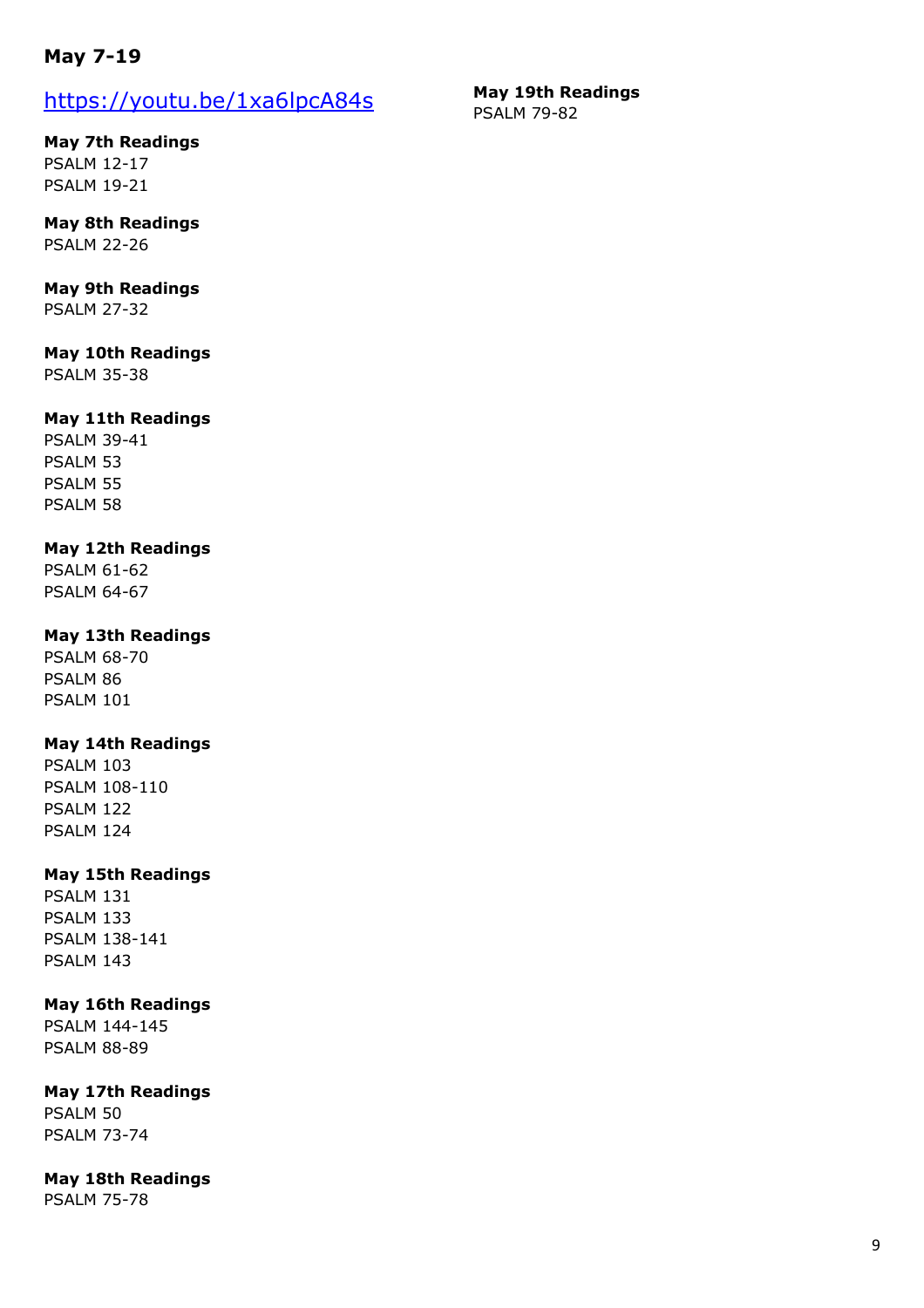## **May 20 – June 3**

## https://youtu.be/hNQ0oYo8-KQ

### **May 20th Readings**

PSALM 83 1 CHRONICLES 29:23-25 2 CHRONICLES 1:1 1 KINGS 2:13-3:4 2 CHRONICLES 1:2-6 1 KINGS 3:5-15 2 CHRONICLES 1:7-13

### **May 21st Readings**

1 KINGS 3:16-28 1 KINGS 5:1-18 2 CHRONICLES 2:1-18 1 KINGS 6:1-13 2 CHRONICLES 3:1-14 1 KINGS 6:14-38

### **May 22nd Readings**

1 KINGS 7:1-51 2 CHRONICLES 3:15-4:22

### **May 23rd Readings**

1 KINGS 8:1-11 2 CHRONICLES 5:1-14 1 KINGS 8:12-21 2 CHRONICLES 6:1-11 1 KINGS 8:22-53 2 CHRONICLES 6:12-42

### **May 24th Readings**

1 KINGS 8:54-66 2 CHRONICLES 7:1-10 1 KINGS 9:1-9 2 CHRONICLES 7:11-22 1 KINGS 9:10-14

### **May 25th Readings**

2 CHRONICLES 8:1-18 1 KINGS 9:15-10:13 2 CHRONICLES 9:1-12 1 KINGS 10:14-29 2 CHRONICLES 9:13-28 2 CHRONICLES 1:14-17

### **May 26th Readings**

1 KINGS 4:1-34 PSALM 72 PSALM 127

**May 27th Readings** PROVERBS 1:1-4:27

**May 28th Readings** PROVERBS 5:1-7:27

**May 29th Readings** PROVERBS 8:1-10:32

**May 30th Readings** PROVERBS 11:1-13:25

**May 31st Readings** PROVERBS 14:1-16:33

**June 1st Readings** PROVERBS 17:1-19:29

**June 2nd Readings** PROVERBS 20:1-22:16

**June 3rd Readings** PROVERBS 22:17-24:34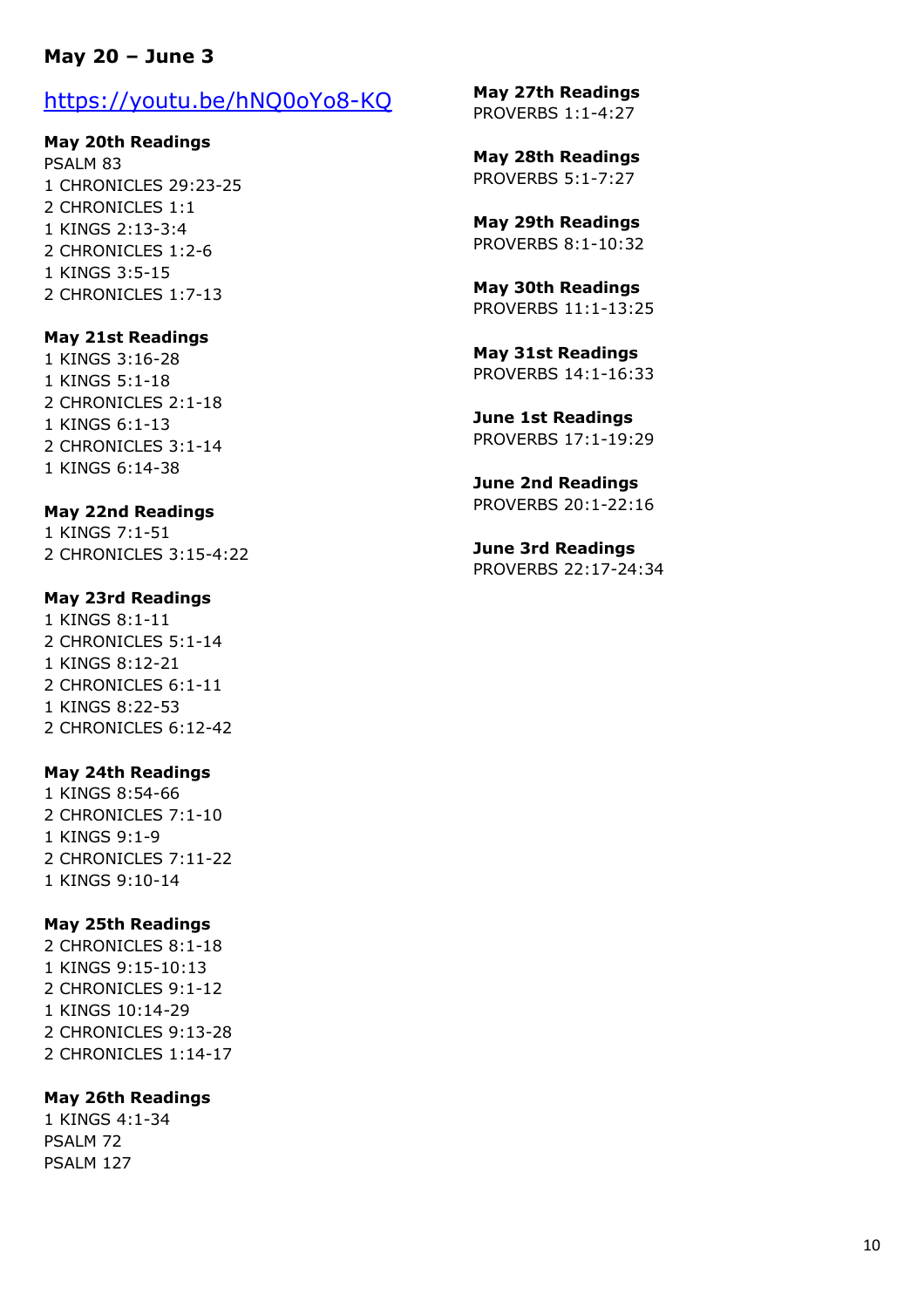# **June 3 – 14**

# https://youtu.be/QfLOO3j3uGc

**June 4th Readings** SONG 1:1-8:14

### **June 5th Readings**

1 KINGS 11:1-43 2 CHRONICLES 9:29-31 ECCLESIASTES 1:1-11

## **June 6th Readings**

ECCLESIASTES 1:12-6:12

### **June 7th Readings** ECCLESIASTES 7:1-11:6

### **June 8 -**

### **June 8th Readings**

ECCLESIASTES 11:7-12:14 1 KINGS 12:1-20 2 CHRONICLES 10:1-19 1 KINGS 12:21-24 2 CHRONICLES 11:1-4 1 KINGS 12:25-33 2 CHRONICLES 11:5-17

### **June 9th Readings**

1 KINGS 13:1-14:18 1 KINGS 14:21-14:24 2 CHRONICLES 12:13-14 2 CHRONICLES 11:18-23 2 CHRONICLES 12:1-12 1 KINGS 14:25-28 2 CHRONICLES 12:13-16 1 KINGS 14:29-15:5 2 CHRONICLES 13:1-22 1 KINGS 15:6-8 2 CHRONICLES 14:1-8 1 KINGS 15:9-15 1 KINGS 14:19-20 1 KINGS 15:25-34 2 CHRONICLES 14:9-15

### **June 10th Readings**

1 KINGS 15:16-22 2 CHRONICLES 16:1-10 1 KINGS 16:1-34 1 KINGS 15:23-24 2 CHRONICLES 16:11-17:19 1 KINGS 17:1-7

#### **June 11th Readings**

1 KINGS 17:8-20:22

#### **June 12th Readings**

1 KINGS 20:23-22:9 2 CHRONICLES 18:1-8

#### **June 13th Readings**

1 KINGS 22:10-28 2 CHRONICLES 18:9-27 1 KINGS 22:29-35 2 CHRONICLES 18:28-34 1 KINGS 22:36-40 1 KINGS 22:51-53 2 CHRONICLES 19:1-20:30

#### **June 14th Readings**

2 KINGS 1:1-18 2 KINGS 3:1-27 1 KINGS 22:41-49 2 CHRONICLES 20:31-37 1 KINGS 22:50 2 CHRONICLES 21:1-4 2 KINGS 8:16-22 2 CHRONICLES 21:5-7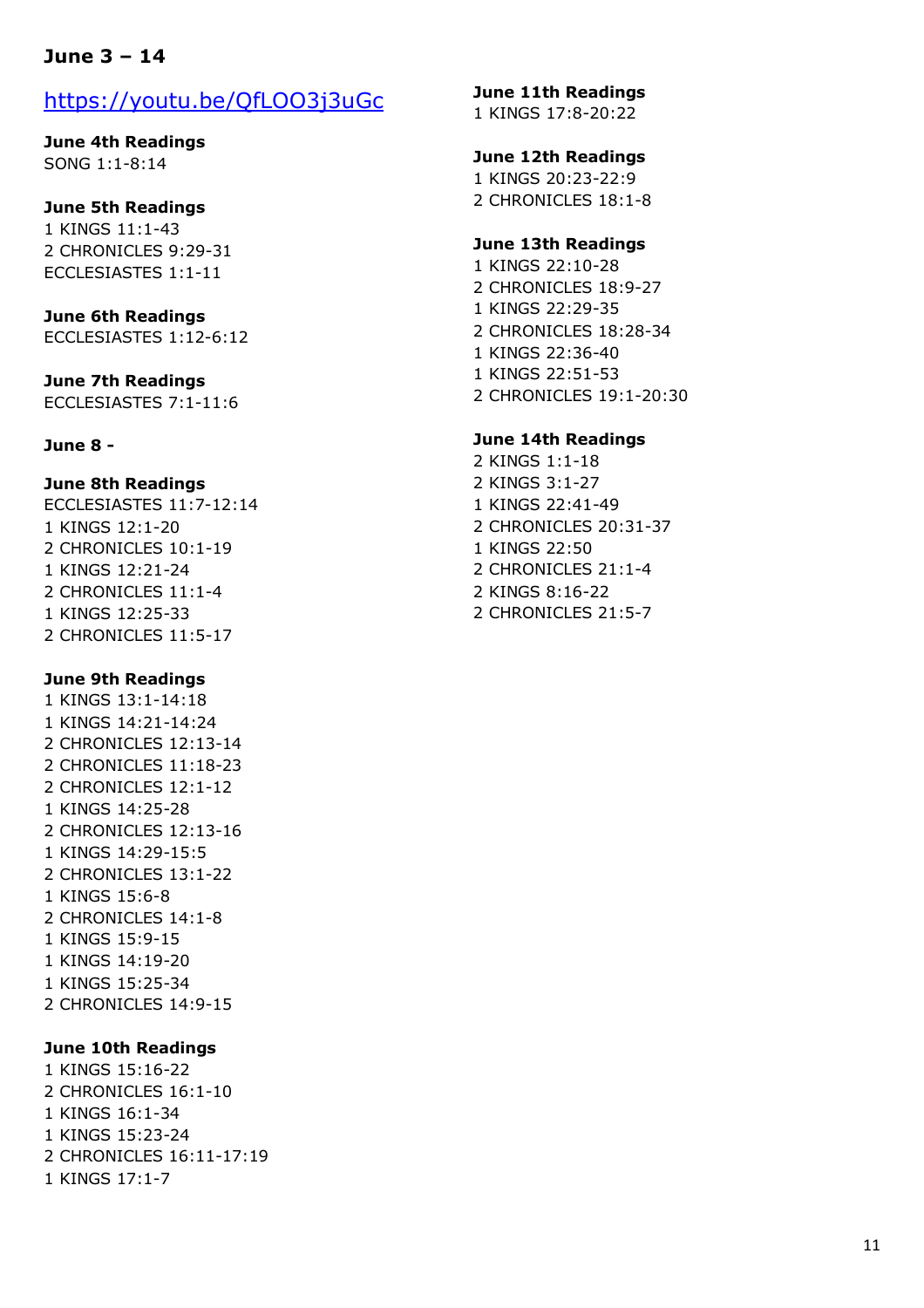## **June 15 – 22**

# https://youtu.be/PuCXvLMRLiU

### **June 15th Readings**

2 KINGS 2:1-25 2 KINGS 4:1-44

### **June 16th Readings**

2 KINGS 5:1-8:15

### **June 17th Readings**

2 CHRONICLES 21:8-20 2 KINGS 8:23-29 2 CHRONICLES 22:1-7 2 KINGS 9:1-10:17 2 CHRONICLES 22:8-9 2 KINGS 10:18-31

### **June 18th Readings**

2 KINGS 11:1-3 2 CHRONICLES 22:10-12 2 KINGS 11:4-12 2 CHRONICLES 23:1-11 2 KINGS 11:13-16 2 CHRONICLES 23:12-15 2 KINGS 11:17-21 2 CHRONICLES 23:16-21 2 KINGS 12:1-16 2 CHRONICLES 24:1-22 2 KINGS 10:32-36

### **June 19th Readings**

2 KINGS 13:1-11 2 KINGS 12:17-21 2 CHRONICLES 24:23-27 2 KINGS 13:14-25

### **June 20th Readings**

2 KINGS 14:1-14 2 CHRONICLES 25:1-24 2 KINGS 13:12-13 2 KINGS 14:15-16 2 KINGS 14:23-27 2 CHRONICLES 25:25-28 2 KINGS 14:17-22 2 KINGS 15:1-5 2 CHRONICLES 26:1-21 JONAH 1:1-4:11

### **June 21st Readings**

AMOS 1:1-6:14

### **June 22nd Readings**

AMOS 7:1-9:15 2 KINGS 14:28-29 2 KINGS 15:8-29 2 KINGS 15:6-7 2 CHRONICLES 26:22-23 ISAIAH 6:1-13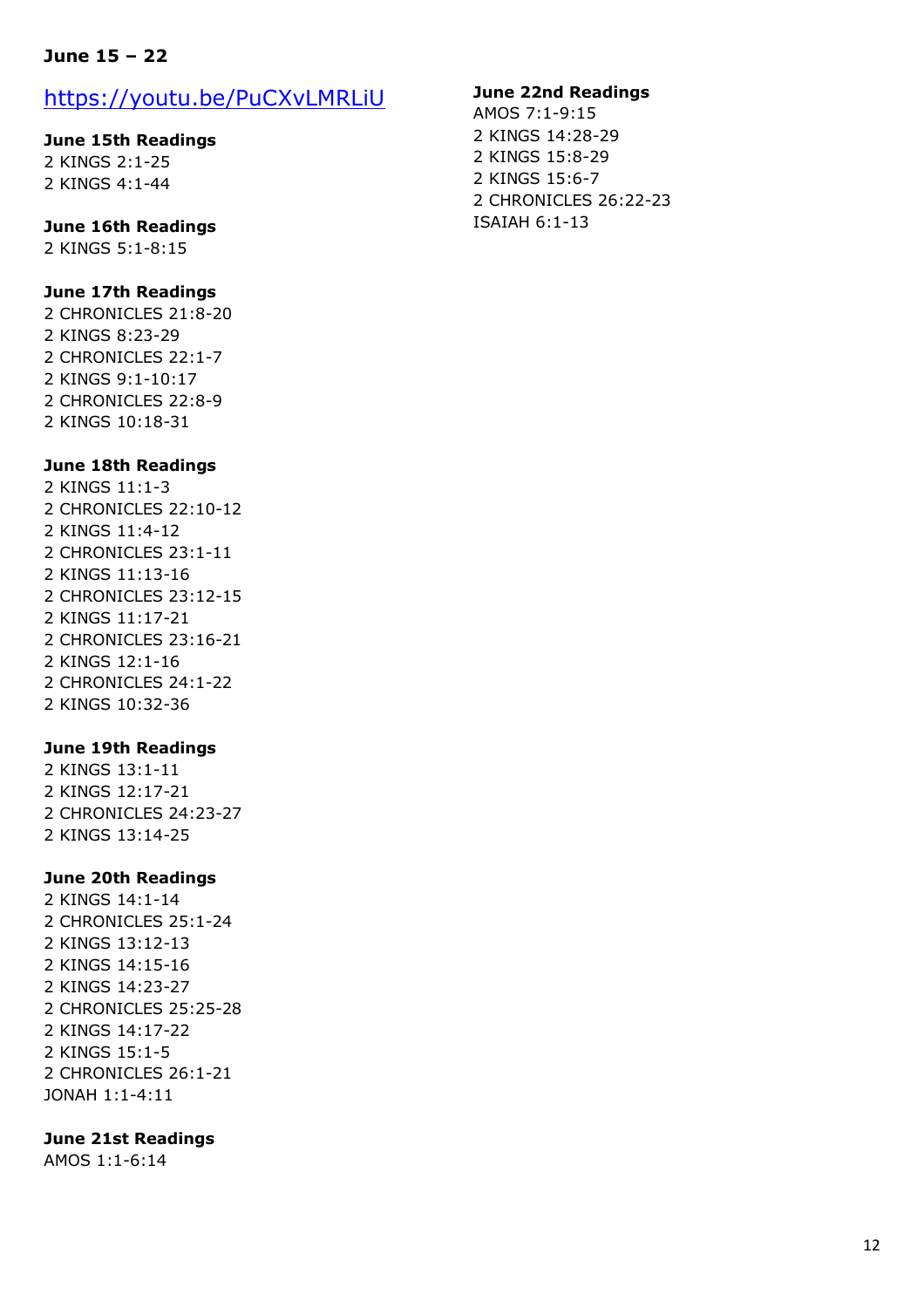# **June 23 – July 3**

# https://youtu.be/MXrcYFWXh6o

### **June 23rd Readings**

2 KINGS 15:32-38 2 CHRONICLES 27:1-9 MICAH 1:1-16 2 KINGS 16:1-9 2 CHRONICLES 28:1-15 ISAIAH 7:1-25

### **June 24th Readings**

ISAIAH 8:1-11:16

### **June 25th Readings**

ISAIAH 12:1-6 ISAIAH 17:1-14 2 CHRONICLES 28:16-21 2 KINGS 16:10-18 2 CHRONICLES 28:22-25 2 KINGS 18:1-8 2 CHRONICLES 29:1-2 2 KINGS 15:30-31 2 KINGS 17:1-4 HOSEA 1:1-2:13

### **June 26th Readings**

HOSEA 2:14-8:14

### **June 27th Readings**

HOSEA 9:1-14:9

### **June 28th Readings**

ISAIAH 28:1-29 2 KINGS 17:5 2 KINGS 18:9-12 2 KINGS 17:6-41 ISAIAH 1:1-20

#### **June 29th Readings**

ISAIAH 1:21-5:30

### **June 30th Readings**

2 KINGS 16:19-20 2 CHRONICLES 28:26-27 ISAIAH 13:1-16:14

## **July 1st Readings**

2 CHRONICLES 29:3-31:21

### **July 2nd Readings**

PROVERBS 25:1-29:27

**July 3rd Readings** PROVERBS 30:1-31:31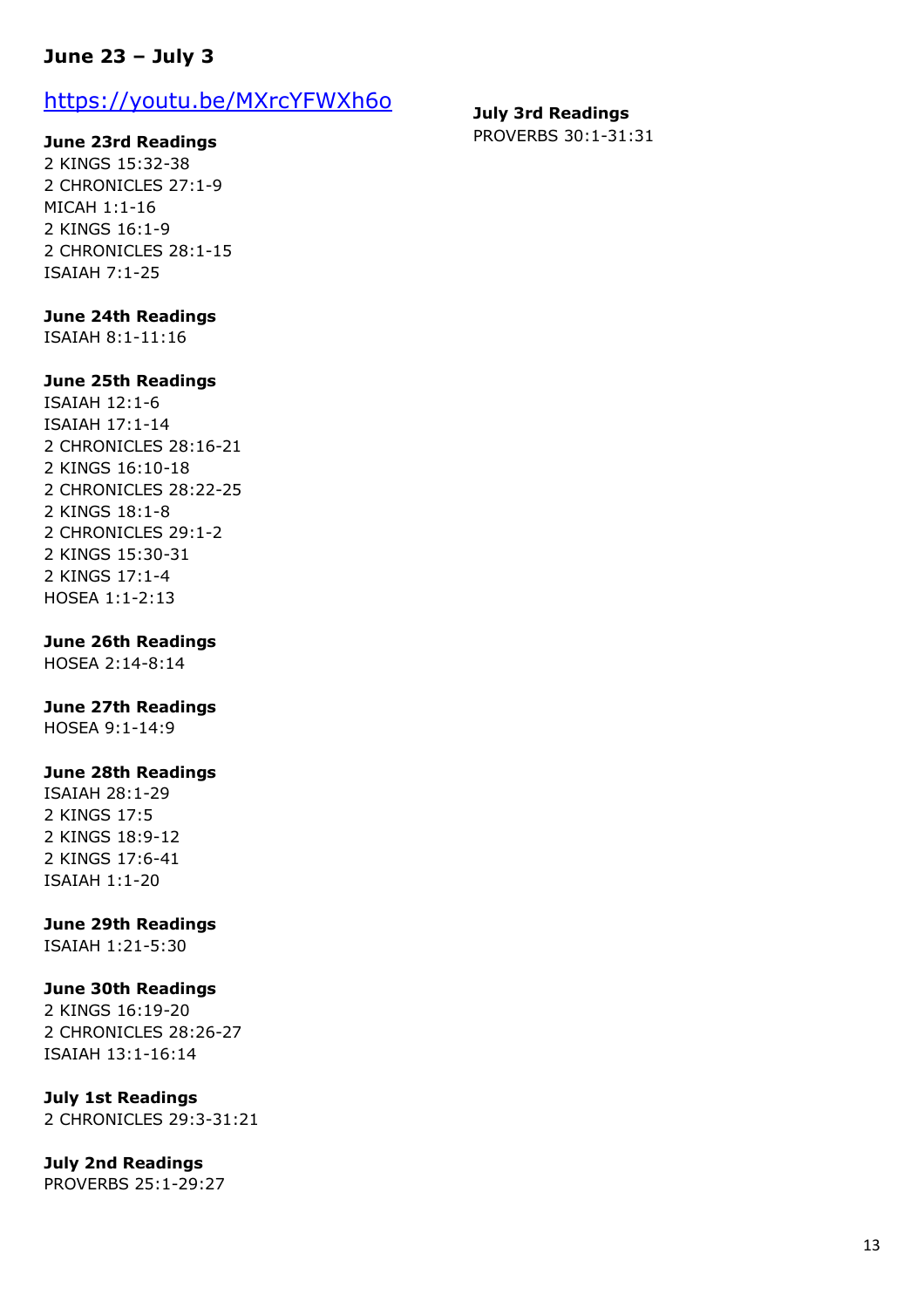# **July 4 – 15**

# https://youtu.be/znK8m33PurA

### **July 4th Readings**

PSALM 42 PSALM 43 PSALM 44 PSALM 45 PSALM 46

### **July 5th Readings**

PSALM 47 PSALM 48 PSALM 49 PSALM 84 PSALM 85 PSALM 87

## **July 6th Readings**

PSALM 1-2 PSALM 10 PSALM 33 PSALM 71 PSALM 91

### **July 7th Readings**

PSALM 92 PSALM 93 PSALM 94 PSALM 95 PSALM 96 PSALM 97

## **July 8th Readings**

PSALM 98 PSALM 99 PSALM 100 PSALM 102 PSALM 104

## **July 9th Readings**

PSALM 105 PSALM 106

## **July 10th Readings**

PSALM 107 PSALM 111 PSALM 112 PSALM 113 PSALM 114

### **July 11th Readings**

PSALM 115 PSALM 116 PSALM 117 PSALM 118

## **July 12th Readings**

PSALM 119

### **July 13th Readings**

PSALM 120 PSALM 121 PSALM 123 PSALM 125 PSALM 126

### **July 14th Readings**

PSALM 128 PSALM 129 PSALM 130 PSALM 132 PSALM 134 PSALM 135

### **July 15th Readings**

PSALM 136 PSALM 146 PSALM 147 PSALM 148 PSALM 149 PSALM 150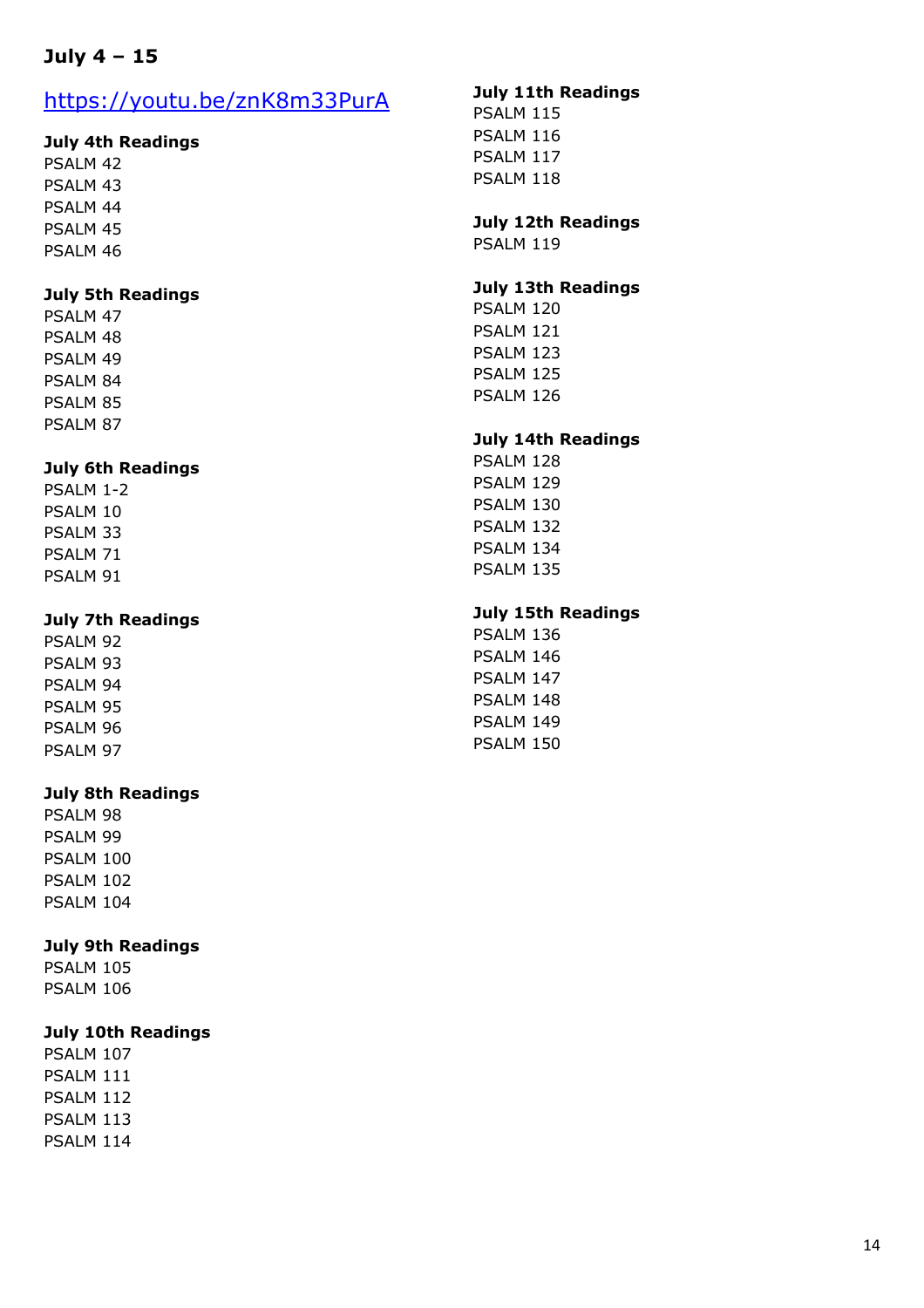## **July 16 – 28**

# https://youtu.be/hEj\_nysiu4g

**July 16th Readings** ISAIAH 18:1-23:18

**July 17th Readings** ISAIAH 24:1-27:13 ISAIAH 29:1-24

**July 18th Readings** ISAIAH 30:1-33:24

## **July 19th Readings**

ISAIAH 34:1-35:10 MICAH 2:1-5:15

## **July 20th Readings**

MICAH 6:1-7:20 2 CHRONICLES 32:1-8 2 KINGS 18:13-18 ISAIAH 36:1-3 2 KINGS 18:19-37 ISAIAH 36:4-22

## **July 21st Readings**

2 KINGS 19:1-19 ISAIAH 37:1-20 2 CHRONICLES 32:9-19 2 KINGS 19:20-37 ISAIAH 37:21-38 2 CHRONICLES 32:20-23

## **July 22nd Readings**

2 KINGS 20:1-11 ISAIAH 38:1-8 2 CHRONICLES 32:24-31 ISAIAH 38:9-22 2 KINGS 20:12-19 ISAIAH 39:1-8

## **July 23rd Readings**

ISAIAH 40:1-44:5

## **July 24th Readings**

ISAIAH 44:6-48:11

# **July 25th Readings**

ISAIAH 48:12-52:12

# **July 26th Readings**

ISAIAH 52:13-57:21

**July 27th Readings** ISAIAH 58:1-63:14

## **July 28th Readings**

ISAIAH 63:15-66:24 2 KINGS 20:20-21 2 CHRONICLES 32:32-33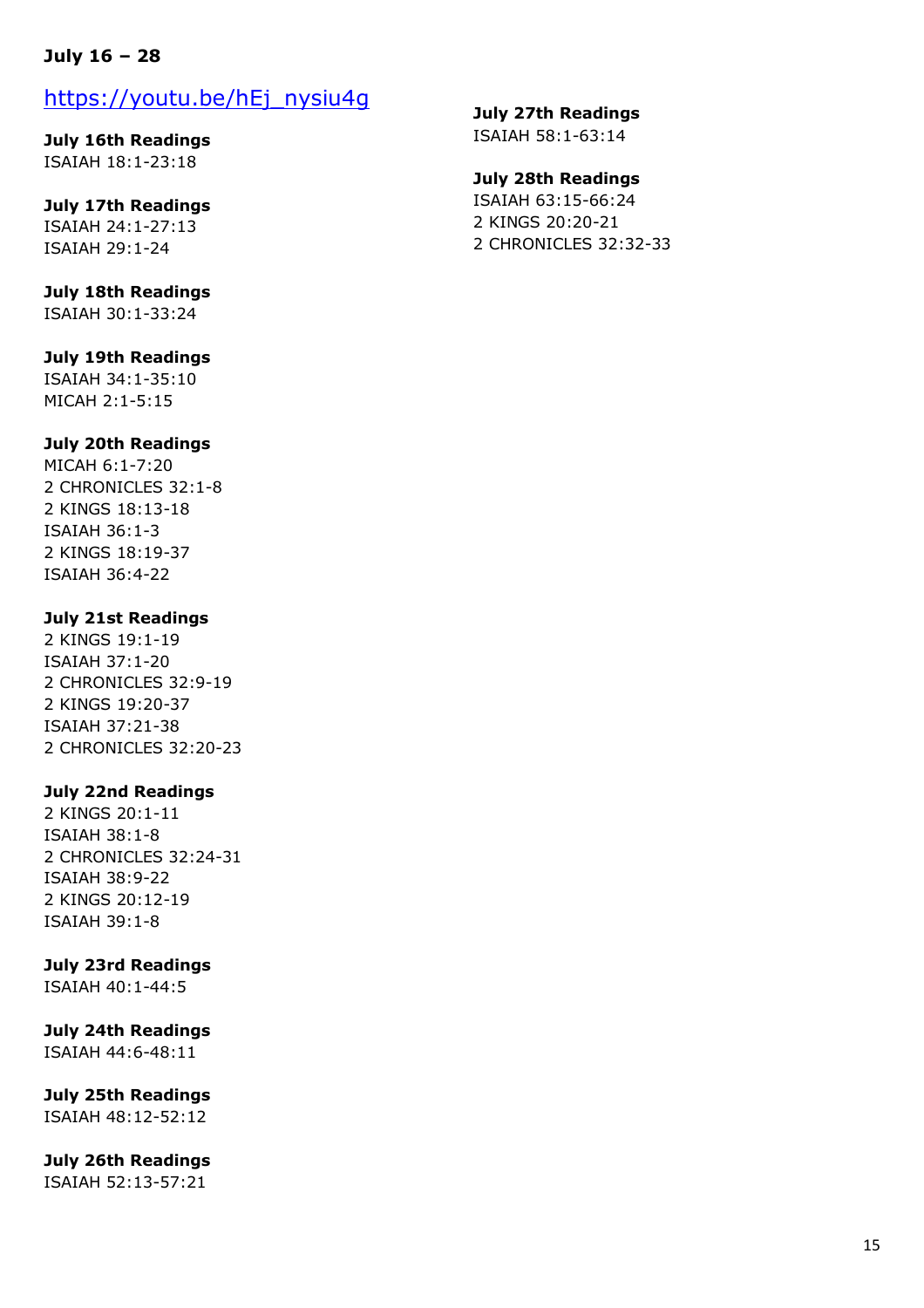## **July 29 – August 12**

# https://youtu.be/3uIR1ALVBv4

### **July 29th Readings**

2 KINGS 21:1-9 2 CHRONICLES 33:1-9 2 KINGS 21:10-17 2 CHRONICLES 33:10-19 2 KINGS 21:18 2 CHRONICLES 33:20 2 KINGS 21:19-26 2 CHRONICLES 33:21-25 2 KINGS 22:1-2 2 CHRONICLES 34:1-7 JEREMIAH 1:1-2:22

### **July 30th Readings**

JEREMIAH 2:23-5:19

### **July 31st Readings**

JEREMIAH 5:20-6:30 2 KINGS 22:3-20 2 CHRONICLES 34:8-28

### **August 1st Readings**

2 KINGS 23:1-20 2 CHRONICLES 34:29-33 2 KINGS 23:21-28 2 CHRONICLES 35:1-19 NAHUM 1:1-3:19

### **August 2nd Readings**

HABAKKUK 1:1-3:19 ZEPHANIAH 1:1-2:7

### **August 3rd Readings**

ZEPHANIAH 2:8-3:20 2 CHRONICLES 35:20-27 2 KINGS 23:29-30 JEREMIAH 47:1-48:47

### **August 4th Readings**

2 CHRONICLES 36:1-4 2 KINGS 23:31-37 2 CHRONICLES 36:5 JEREMIAH 22:1-23 JEREMIAH 26:1-24 2 KINGS 24:1-4 JEREMIAH 25:1-14

#### **August 5th Readings**

JEREMIAH 25:15-38 JEREMIAH 36:1-32 JEREMIAH 45:1-46:28

### **August 6th Readings**

JEREMIAH 19:1-20:18 DANIEL 1:1-21

### **August 7th Readings** DANIEL 2:1-3:30 JEREMIAH 7:1-8:3

**August 8th Readings** JEREMIAH 8:4-11:23

# **August 9th Readings**

JEREMIAH 12:1-15:21

### **August 10th Readings**

JEREMIAH 16:1-18:23 JEREMIAH 35:1-19

### **August 11th Readings**

JEREMIAH 49:1-33 2 KINGS 24:5-7 2 CHRONICLES 36:6-8 2 KINGS 24:8-9 2 CHRONICLES 36:9 JEREMIAH 22:24-23:32

### **August 12th Readings**

JEREMIAH 23:33-24:10 JEREMIAH 29:1-31:14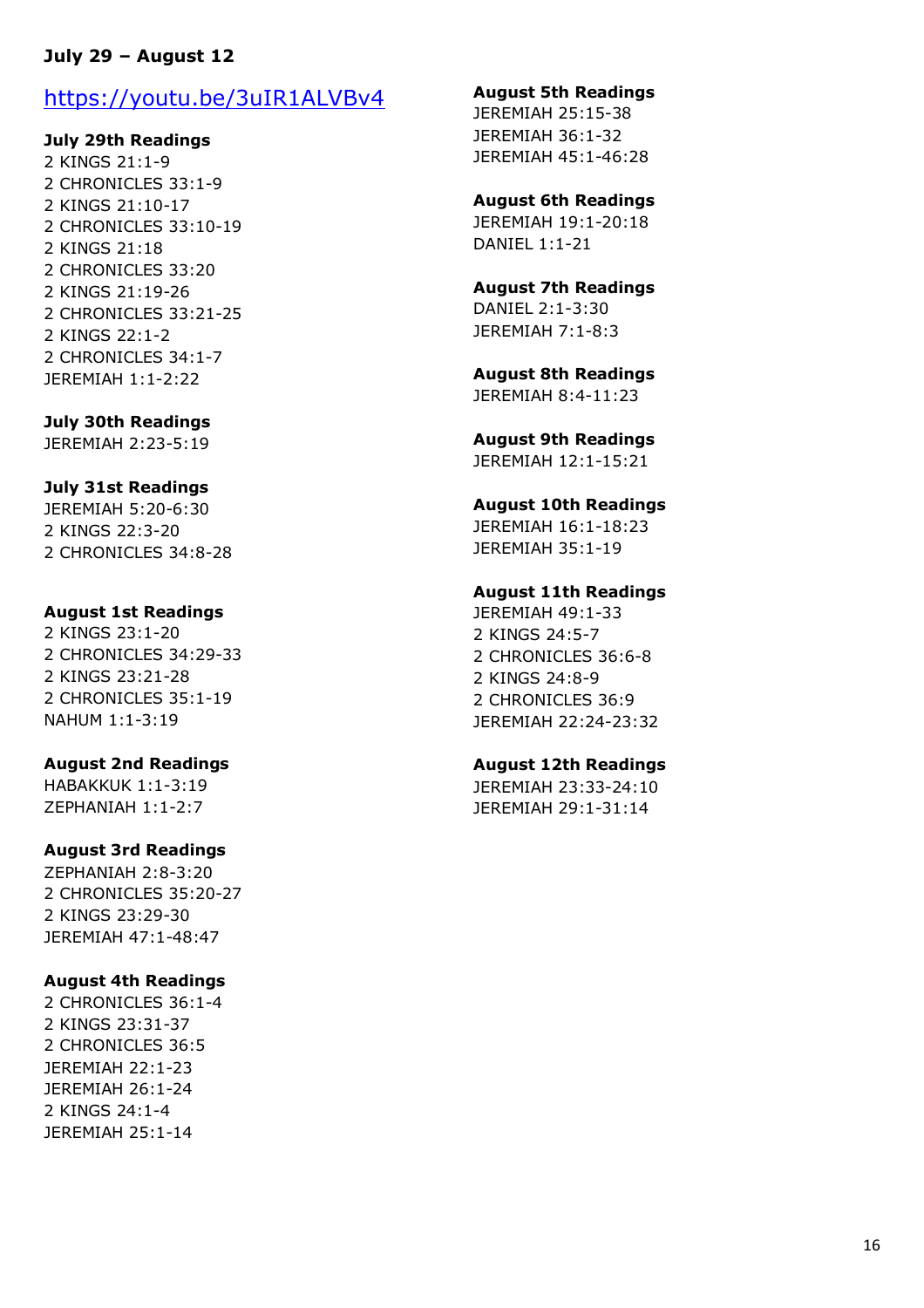## **August 13 – 20**

# https://youtu.be/7PoDOBq3YJ8

**August 13th Readings** JEREMIAH 31:15-40 JEREMIAH 49:34-51:14

### **August 14th Readings**

JEREMIAH 51:15-58 2 CHRONICLES 36:10 2 KINGS 24:10-17 1 CHRONICLES 3:10-16 2 CHRONICLES 36:11-14 JEREMIAH 52:1-3 2 KINGS 24:18-20 JEREMIAH 37:1-10

### **August 15th Readings**

JEREMIAH 37:11-38:28 EZEKIEL 1:1-3:15

### **August 16th Readings**

EZEKIEL 3:16-4:17 JEREMIAH 27:1-28:17 JEREMIAH 51:59-64

## **August 17th Readings** EZEKIEL 5:1-9:11

**August 18th Readings** EZEKIEL 10:1-13:23

**August 19th Readings** EZEKIEL 14:1-16:63

#### **August 20th Readings** EZEKIEL 17:1-19:14

**August 21 – Sept 07**

# https://youtu.be/57OfbpB-o60

**August 21st Readings** EZEKIEL 20:1-22:16

### **August 22nd Readings**

EZEKIEL 22:17-23:49 2 KINGS 24:20-25:2 JEREMIAH 52:3-5 JEREMIAH 39:1 EZEKIEL 24:1-14

### **August 23rd Readings**

EZEKIEL 24:15-25:17 JEREMIAH 34:1-22 JEREMIAH 21:1-14 EZEKIEL 29:1-16 EZEKIEL 30:20-31:18

### **August 24th Readings**

JEREMIAH 32:1-33:26 EZEKIEL 26:1-14

### **August 25th Readings**

EZEKIEL 26:15-28:26 2 KINGS 25:3-7 JEREMIAH 52:6-11 JEREMIAH 39:2-10

### **August 26th Readings**

JEREMIAH 39:11-18 JEREMIAH 40:1-6 2 KINGS 25:8-21 JEREMIAH 52:12-27 2 CHRONICLES 36:15-21 LAMENTATIONS 1:1-22

### **August 27th Readings**

LAMENTATIONS 2:1-4:22

### **August 28th Readings**

LAMENTATIONS 5:1-22 OBADIAH 1:1-21 2 KINGS 25:22-26 JEREMIAH 40:7-41:18

### **August 29th Readings**

JEREMIAH 42:1-44:30 EZEKIEL 33:21-33

### **August 30th Readings**

EZEKIEL 34:1-36:38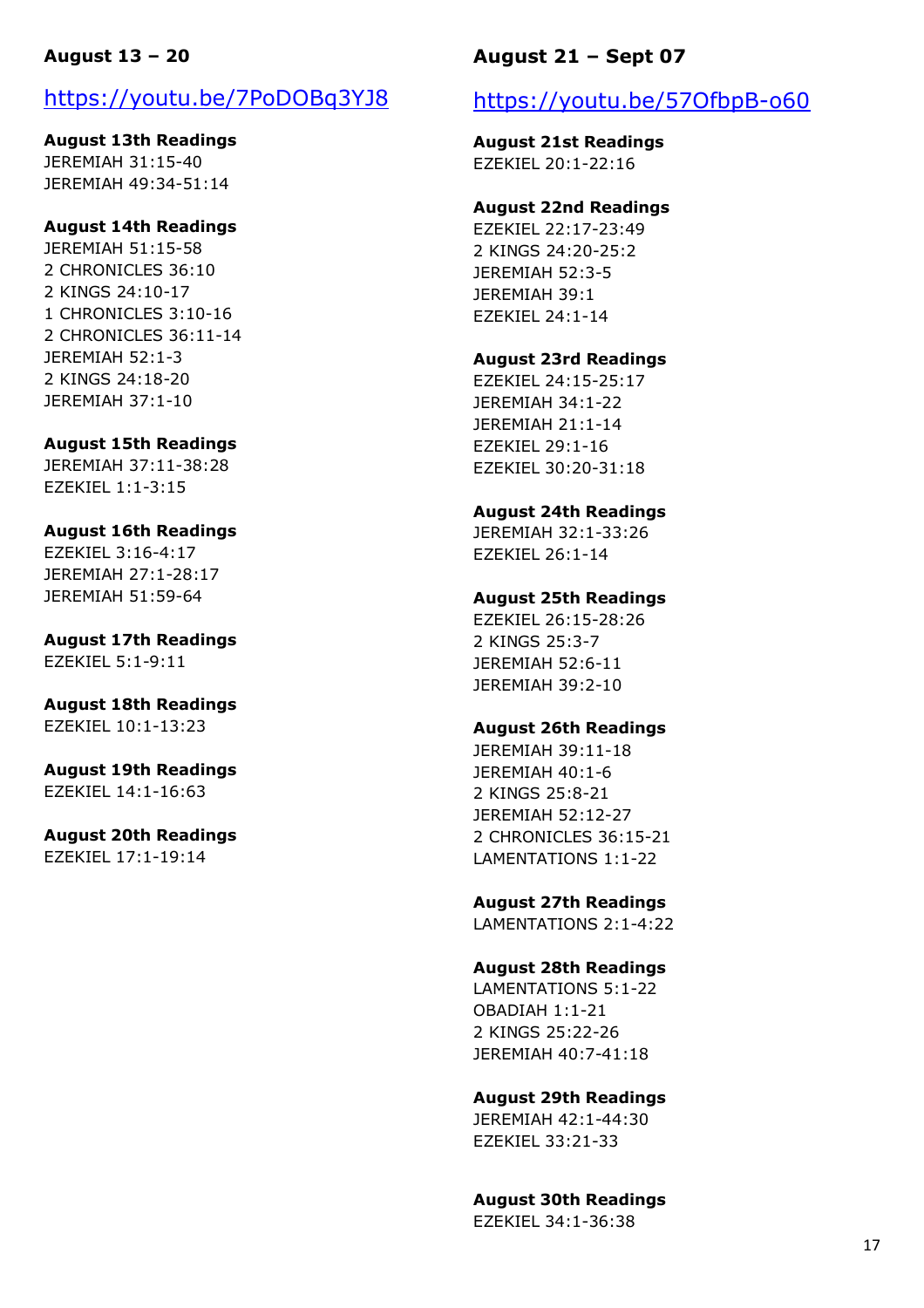### **August 31st Readings**

EZEKIEL 37:1 -39:29 EZEKIEL 32:1 -16

## **September 1st Readings**

EZEKIEL 32:17 -33:20 JEREMIAH 52:28 -30 PSALM 137:1 - 9 1 CHRONICLES 4:24 -5:17

### **September 2nd Readings**

1 CHRONICLES 5:18 -26 1 CHRONICLES 6:3 1 CHRONICLES 6:49 1 CHRONICLES 6:4 -15 1 CHRONICLES 7:1 -8:28

## **September 3rd Readings**

1 CHRONICLES 8:29 -9: 1 DANIEL 4:1 -37 EZEKIEL 40:1 -37

### **September 4th Readings**

EZEKIEL 40:38 -43:27

## **September 5th Readings**

EZEKIEL 44:1 -46:24

### **September 6th Readings**

EZEKIEL 47:1 -48:35 EZEKIEL 29:17 -30:19 2 KINGS 25:27 -30 JEREMIAH 52:31 -34

### **September 7th Readings**

DANIEL 7:1 -8:27 DANIEL 5:1 -31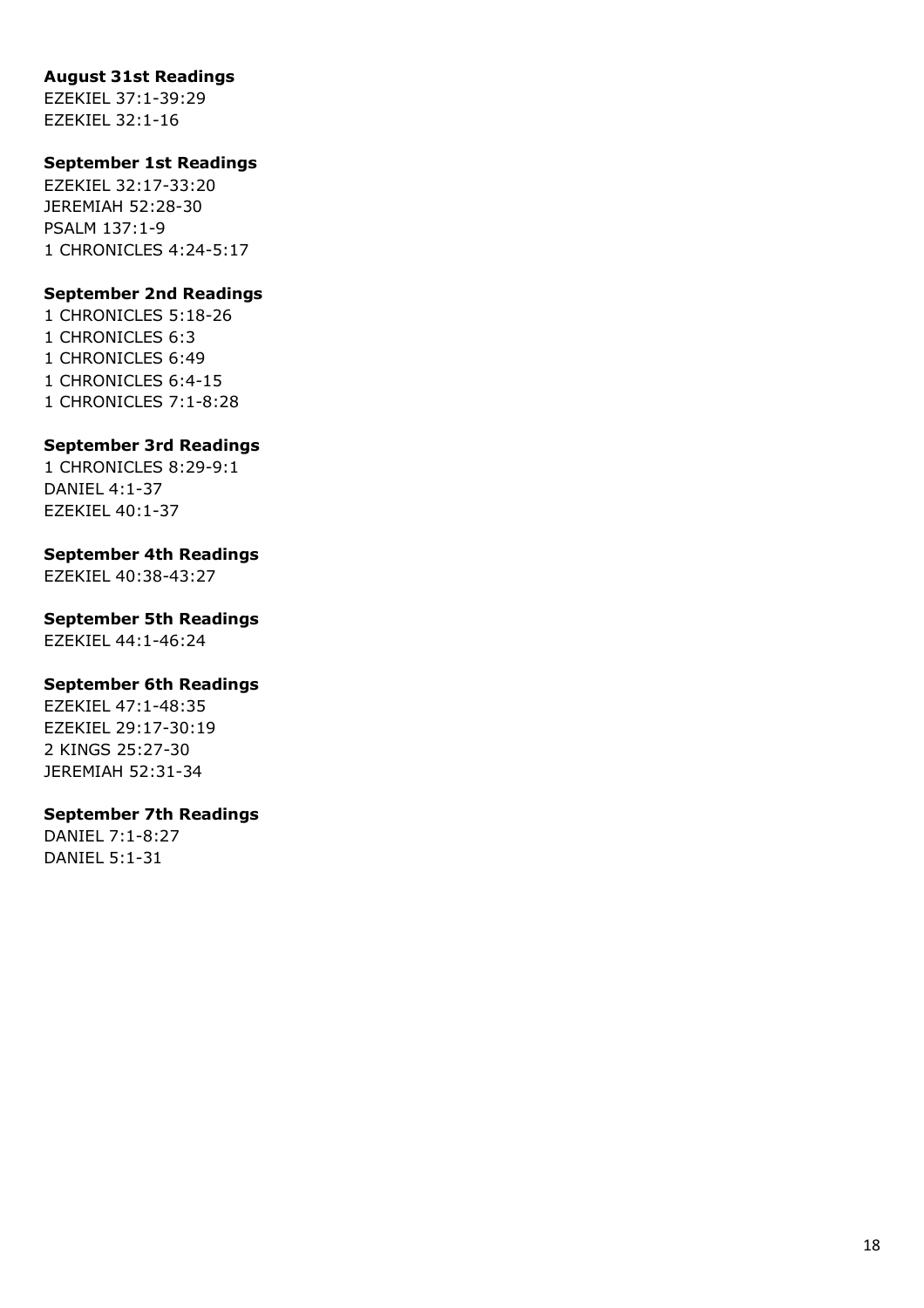# **September 8 – 23**

# https://youtu.be/OGFF1bGzgC0

**September 8th Readings** DANIEL 6:1-28 DANIEL 9:1-27 2 CHRONICLES 36:22-23 EZRA 1:1-11 1 CHRONICLES 3:17-19

**September 9th Readings** EZRA 2:1-4:5 1 CHRONICLES 3:19-24

# **September 10th Readings**

DANIEL 10:1-12:13 EZRA 4:24-5:1 HAGGAI 1:1-15

### **September 11th Readings**

HAGGAI 2:1-9 ZECHARIAH 1:1-6 HAGGAI 2:10-19 EZRA 5:2 HAGGAI 2:20-23 ZECHARIAH 1:7-5:11

## **September 12th Readings**

ZECHARIAH 6:1-15 EZRA 5:3-6:14 ZECHARIAH 7:1-8:23

**September 13th Readings** ZECHARIAH 9:1-14:21

### **September 14th Readings**

EZRA 6:14-22 EZRA 4:6 ESTHER 1:1-4:17

**September 15th Readings** ESTHER 5:1-10:3

**September 16th Readings** EZRA 4:7-23 EZRA 7:1-8:36

# **September 17th Readings**

EZRA 9:1-10:44 NEHEMIAH 1:1-2:20

#### **September 18th Readings**

NEHEMIAH 3:1-5:13 NEHEMIAH 6:1-7:3

**September 19th Readings** NEHEMIAH 7:4-8:12

**September 20th Readings** NEHEMIAH 8:13-10:39

**September 21st Readings** NEHEMIAH 11:1-12:26 1 CHRONICLES 9:1-34

### **September 22nd Readings** NEHEMIAH 12:27-13:6

NEHEMIAH 5:14-19 NEHEMIAH 13:7-31 MALACHI 1:1-2:9

**September 23rd Readings** MALACHI 2:10-4:6

JOEL 1:1-3:21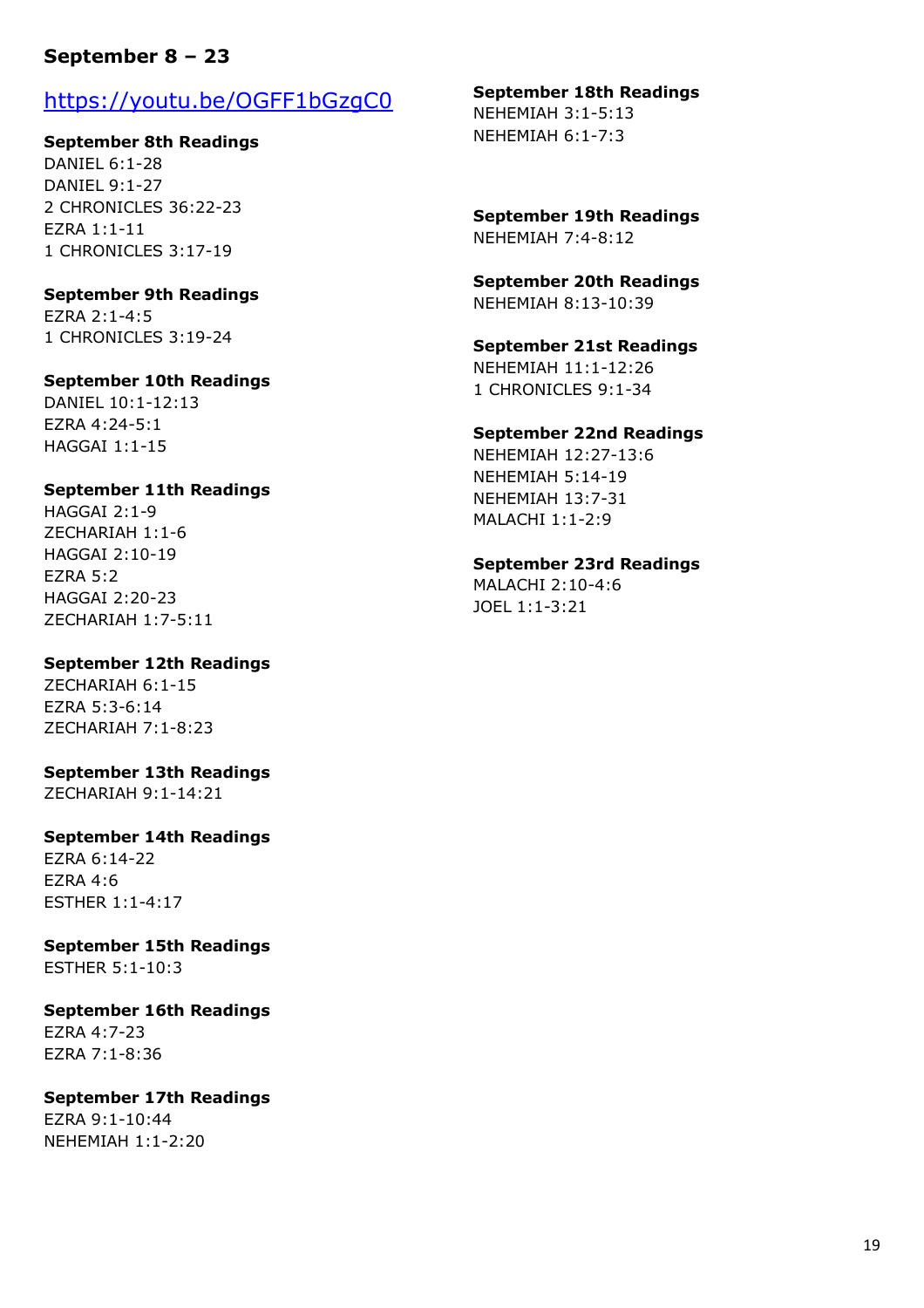# **September 24 – October 5**

# https://youtu.be/HMSHMHx5Vk k

## **September 24th Readings**

MARK 1:1 LUKE 1:1 - 4 JOHN 1:1 -18 MATTHEW 1:1 -17 LUKE 3:23 -38 LUKE 1:5 -38

### **September 25th Readings**

LUKE 1:39 -80 MATTHEW 1:18 -25 LUKE 2:1 -40

### **September 26th Readings**

MATTHEW 2:1 -23 LUKE 2:41 -52 MARK 1:2 - 8 MATTHEW 3:1 -12 LUKE 3:1 -18 MARK 1:9 -11 MATTHEW 3:13 -17 LUKE 3:21 -22

## **September 27th Readings**

MARK 1:12 -13 MATTHEW 4:1 -11 LUKE 4:1 -15 JOHN 1:19 -2:25

## **September 28th Readings**

JOHN 3:1 -4:45 LUKE 3:19 -20

## **September 29th Readings**

MARK 1:14 -15 MATTHEW 4:12 -17 LUKE 3:23 JOHN 4:46 -54 LUKE 4:16 -30 MARK 1:16 -20 MATTHEW 4:18 -22 MARK 1:21 -28 LUKE 4:31 -37 MARK 1:29 -34 MATTHEW 8:14 -17 LUKE 4:38 -41 MARK 1:35 -39 LUKE 4:42 -44 MATTHEW 4:23 -25

### **September 30th Readings**

LUKE 5:1 -11 MARK 1:40 -45 MATTHEW 8:1 - 4 LUKE 5:12 -16 MARK 2:1 -12 MATTHEW 9:1 - 8 LUKE 5:17 -26 MARK 2:13 -17 MATTHEW 9:9 -13 LUKE 5:27 -32 MARK 2:18 -22 MATTHEW 9:14 -17 LUKE 5:33 -39

### **October 1st Readings**

JOHN 5:1 -47 MARK 2:23 -28 MATTHEW 12:1 - 8 LUKE 6:1 - 5 MARK 3:1 - 6 MATTHEW 12:9 -14 LUKE 6:6 -11 MATTHEW 12:15 -21

### **October 2nd Readings**

MARK 3:7 -19 LUKE 6:12 -16 MATTHEW 5:1 -12 LUKE 6:17 -26 MATTHEW 5:13 -48 LUKE 6:27 -36 MATTHEW 6:1 - 4

## **October 3rd Readings**

MATTHEW 6:5 -7:6 LUKE 6:37 -42 MATTHEW 7:7 -20 LUKE 6:43 -45 MATTHEW 7:21 -29 LUKE 6:46 -49

## **October 4th Readings**

MATTHEW 8:5 -13 LUKE 7:1 -17 MATTHEW 11:1 -19 LUKE 7:18 -35 MATTHEW 11:20 -30 LUKE 7:36 -50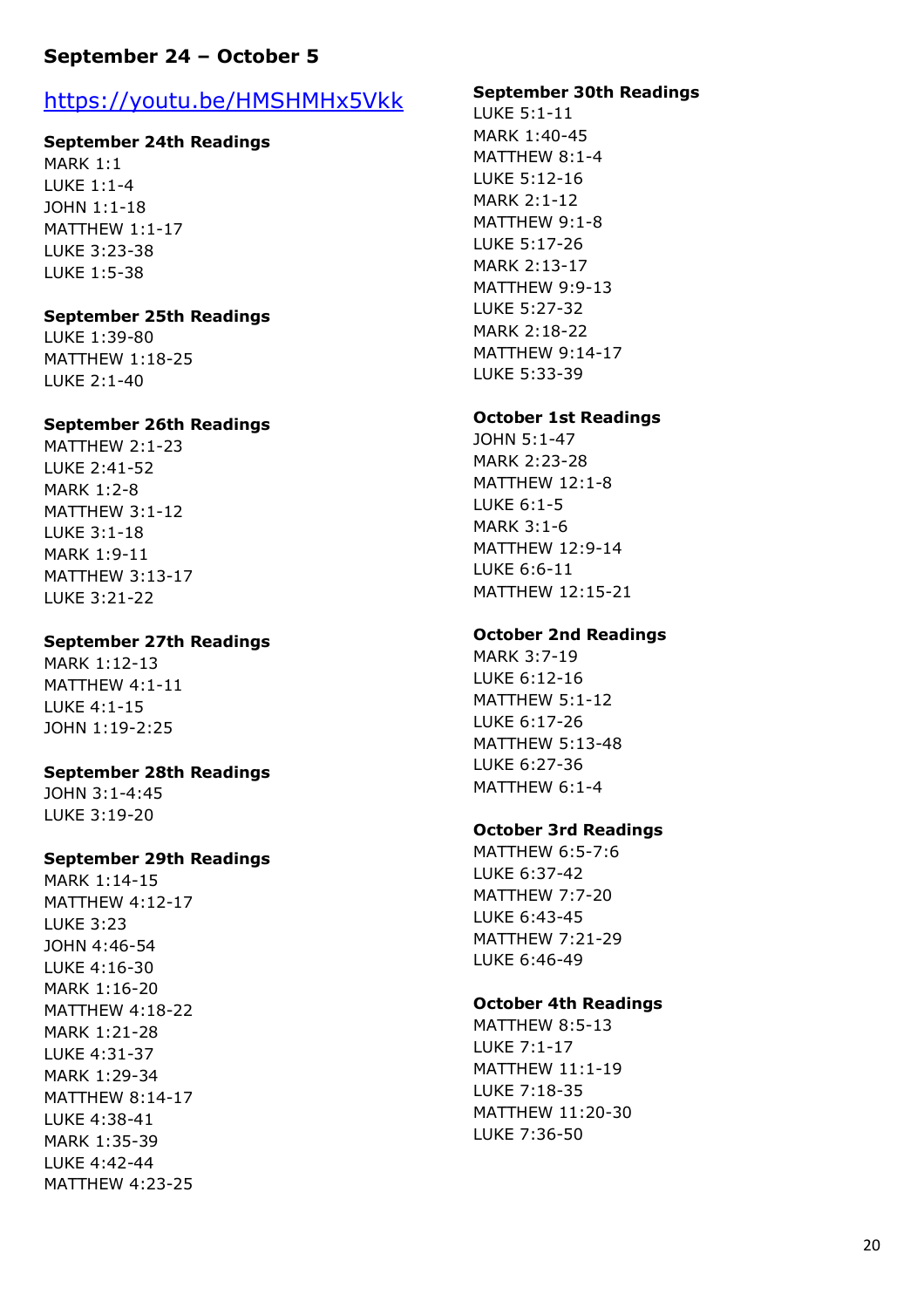## **October 5th Readings**

LUKE 8:1-3 MARK 3:20-30 MATTHEW 12:22-45 MARK 3:31-35 MATTHEW 12:46-50 LUKE 8:19-21 MARK 4:1-9 MATTHEW 13:1-9 LUKE 8:4-8 MARK 4:10-20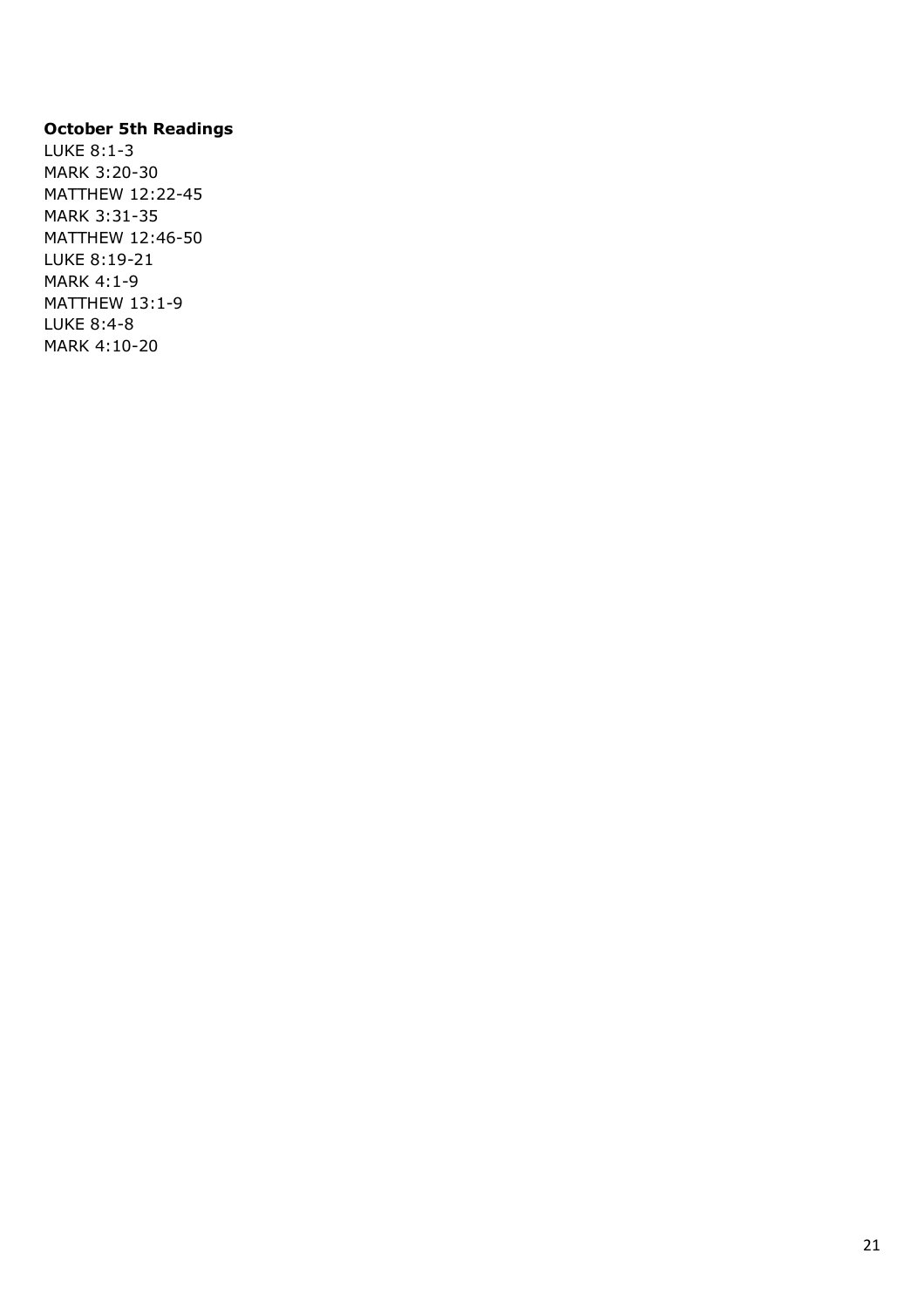# **October 6 – 28**

# https://youtu.be/e0Vu0FP2UxY

### **October 6th Readings**

MATTHEW 13:10 -23 LUKE 8:9 -18 MARK 4:21 -29 MATTHEW 13:24 -30 MARK 4:30 -34 MATTHEW 13:31 -52 MARK 4:35 -41 MATTHEW 8:23 -27 LUKE 8:22 -25

### **October 7th Readings**

MARK 5:1 -20 MATTHEW 8:28 -34 LUKE 8:26 -39 MARK 5:21 -43 MATTHEW 9:18 -26 LUKE 8:40 -56

### **October 8th Readings**

MATTHEW 9:27 -34 MARK 6:1 - 6 MATTHEW 13:53 -58 MATTHEW 9:35 -38 MARK 6:7 -13 MATTHEW 10:1 -42 LUKE 9:1 - 6

#### **October 9th Readings**

LUKE 9:7 - 9 MARK 6:14 -29 MATTHEW 14:1 -21 MARK 6:30 -44 LUKE 9:10 -17 JOHN 6:1 -15 MARK 6:45 -52 MATTHEW 14:22 -33 JOHN 6:16 -21 MARK 6:53 -56 MATTHEW 14:34 -36

#### **October 10th Readings**

JOHN 6:22 -71 MARK 7:1 -23 MATTHEW 15:1 -20

### **October 11th Readings**

MARK 7:24 -30 MATTHEW 15:21 -28 MARK 7:31 -37 MATTHEW 15:29 -31 MARK 8:1 -10 MATTHEW 15:32 -16:4 MARK 8:11 -21 MATTHEW 16:5 -12

#### **October 12th Readings**

MARK 8:22 -30 MATTHEW 16:13 -20 LUKE 9:18 -20 MARK 8:31 -9:1 MATTHEW 16:21 -28 LUKE 9:21 -27 MARK 9:2 -13 MATTHEW 17:1 -13 LUKE 9:28 -36

#### **October 13th Readings**

MARK 9:14 -29 MATTHEW 17:14 -21 LUKE 9:37 -43 MARK 9:30 -32 MATTHEW 17:22 -23 LUKE 9:43 -45 MATTHEW 17:24 -27 MARK 9:33 -37 MATTHEW 18:1 - 6 LUKE 9:46 -48 MARK 9:38 -41 LUKE 9:49 -50 MARK 9:42 -50 MATTHEW 18:7 -35

### **October 14th Readings**

JOHN 7:1 - 9 LUKE 9:51 -56 MATTHEW 8:18 -22 LUKE 9:57 -62 JOHN 7:10 -8:20

### **October 15th Readings**

JOHN 8:21 -59 LUKE 10:1 -11:13

**October 16th Readings** LUKE 11:14 -12:34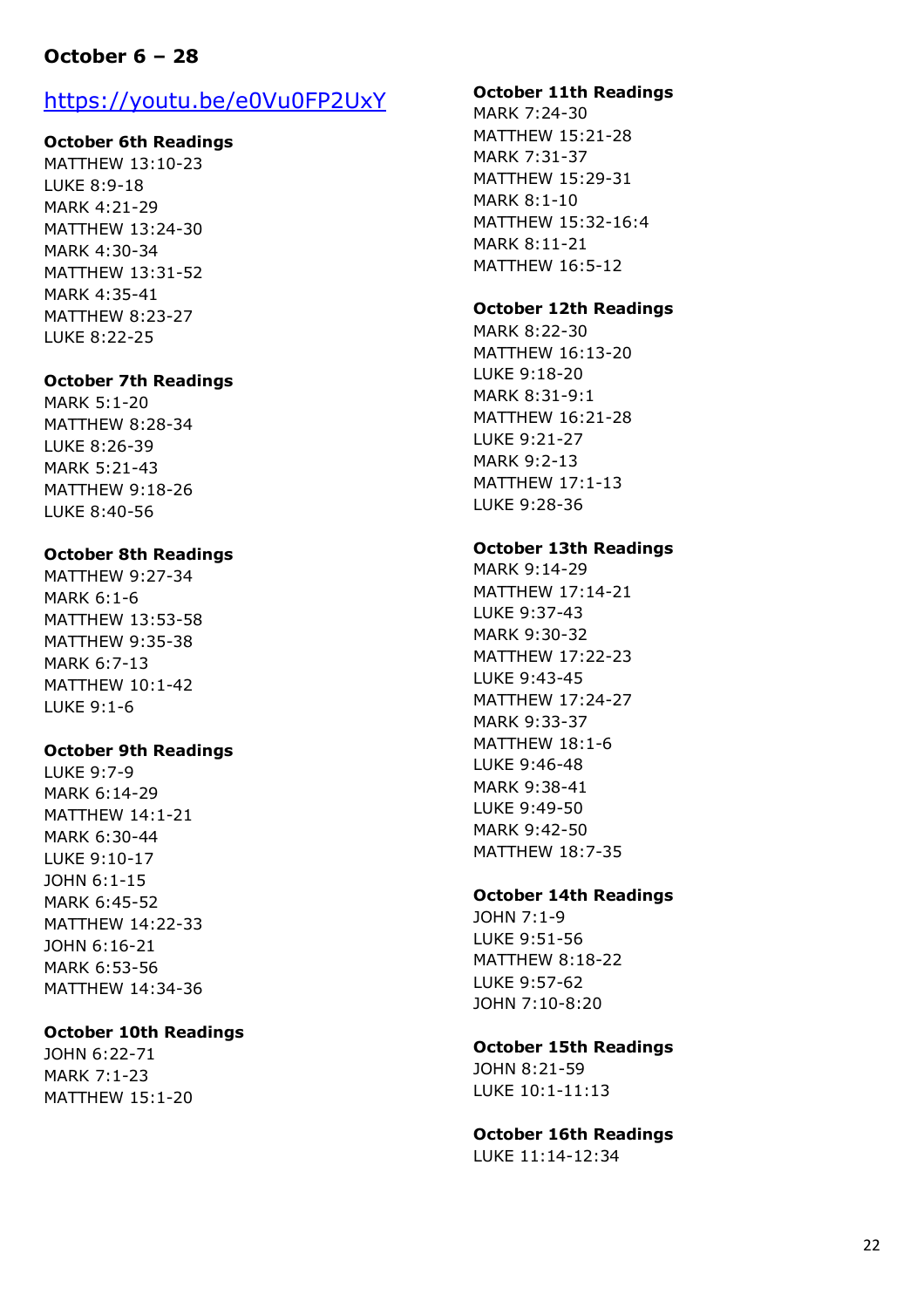# **October 17th Readings**

LUKE 12:35 -13:21 JOHN 9:1 -41

## **October 18th Readings** JOHN 10:1 -42

LUKE 13:22 -14:24

## **October 19th Readings**

LUKE 14:25 -17:10 JOHN 11:1 -37

## **October 20th Readings**

JOHN 11:38 -57 LUKE 17:11 -18:8

## **October 21st Readings**

LUKE 18:9 -14 MARK 10:1 -12 MATTHEW 19:1 -12 MARK 10:13 -16 MATTHEW 19:13 -15 LUKE 18:15 -17 MARK 10:17 -31 MATTHEW 19:16 -30 LUKE 18:18 -30

## **October 22nd Readings**

MATTHEW 20:1 -16 MARK 10:32 -34 MATTHEW 20:17 -19 LUKE 18:31 -34 MARK 10:35 -45 MATTHEW 20:20 -34 MARK 10:46 -52 LUKE 18:35 -19:27

## **October 23rd Readings**

MARK 14:3 - 9 MATTHEW 26:6 -13 JOHN 12:1 -11 MARK 11:1 -11 MATTHEW 21:1 -11 LUKE 19:28 -40 JOHN 12:12 -19 LUKE 19:41 -44 JOHN 12:20 -36

### **October 24th Readings**

JOHN 12:37 -50 MARK 11:12 -14 MATTHEW 21:18 -22 MARK 11:15 -19 MATTHEW 21:12 -17 LUKE 19:45 -48 MARK 11:20 -33 MATTHEW 21:23 -27 LUKE 20:1 - 8

## **October 25th Readings**

MATTHEW 21:28 -32 MARK 12:1 -12 MATTHEW 21:33 -46 LUKE 20:9 -19 MATTHEW 22:1 -14 MARK 12:13 -17 MATTHEW 22:15 -22 LUKE 20:20 -26 MARK 12:18 -27 MATTHEW 22:23 -33 LUKE 20:27 -40

## **October 26th Readings**

MARK 12:28 -34 MATTHEW 22:34 -40 MARK 12:35 -37 MATTHEW 22:41 -46 LUKE 20:41 -44 MARK 12:38 -40 MATTHEW 23:1 -12 LUKE 20:45 -47 MATTHEW 23:13 -39 MARK 12:41 -44 LUKE 21:1 - 4

## **October 27th Readings**

MARK 13:1 -23 MATTHEW 24:1 -25 LUKE 21:5 -24 MARK 13:24 -31 MATTHEW 24:26 -35 LUKE 21:25 -33

## **October 28th Readings**

MARK 13:32 -37 MATTHEW 24:36 -51 LUKE 21:34 -38 MATTHEW 25:1 -46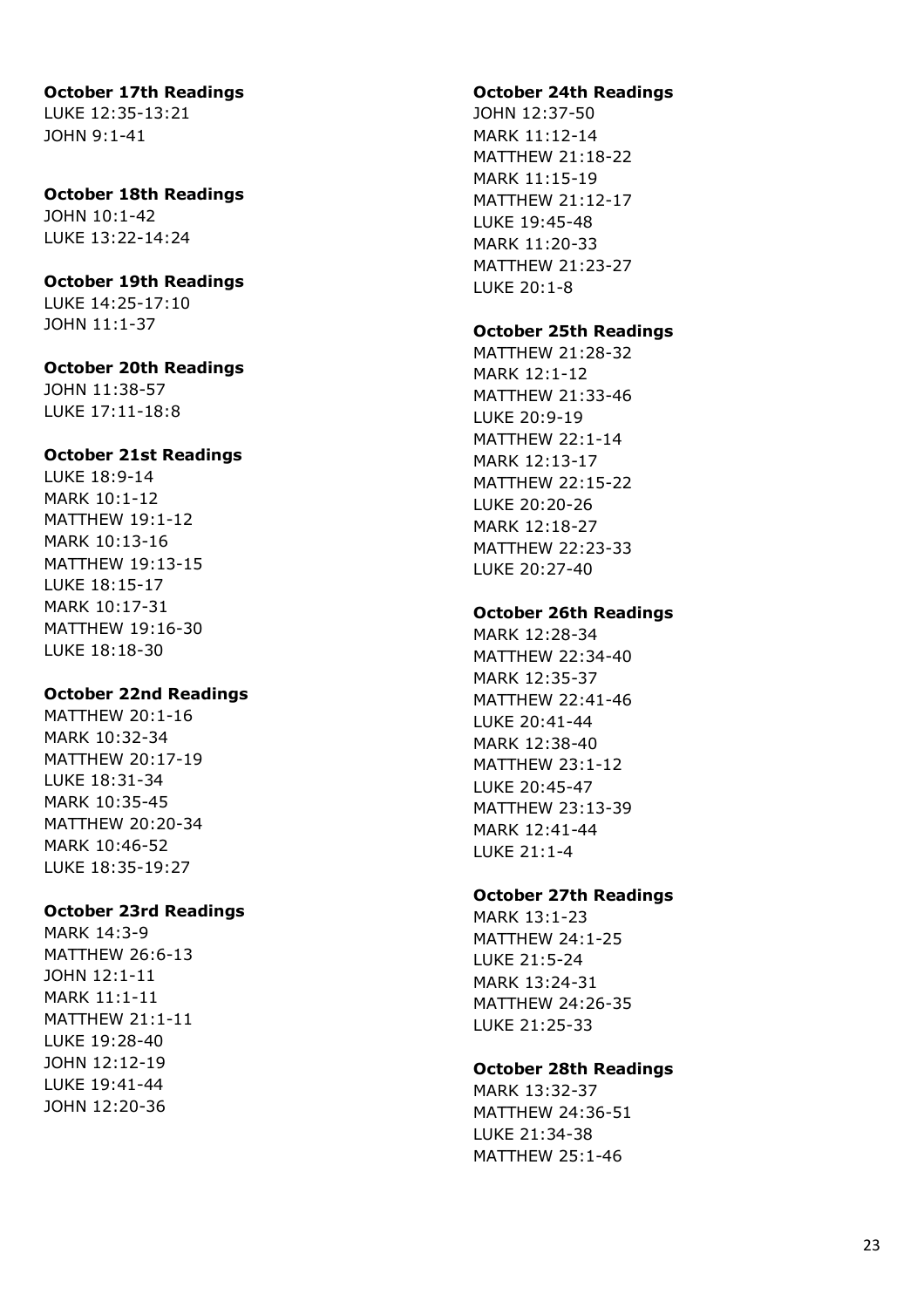# **October 29 – November 6**

# https://youtu.be/HY038NwVuN0

### **October 29th Readings**

MARK 14:1 - 2 MATTHEW 26:1 - 5 LUKE 22:1 - 2 MARK 14:10 -11 MATTHEW 26:14 -16 LUKE 22:3 - 6 MARK 14:12 -16 MATTHEW 26:17 -19 LUKE 22:7 -13 JOHN 13:1 -17 MARK 14:17 -26 MATTHEW 26:20 -30 LUKE 22:14 -30 JOHN 13:18 -30

### **October 30th Readings**

JOHN 13:31 -38 MARK 14:27 -31 MATTHEW 26:31 -35 LUKE 22:31 -38 JOHN 14:1 -15:17

### **October 31st Readings**

JOHN 15:18 -17:26

### **November 1st Readings**

JOHN 18:1 - 2 MARK 14:32 -42 MATTHEW 26:36 -46 LUKE 22:39 -46 MARK 14:43 -52 MATTHEW 26:47 -56 LUKE 22:47 -53 JOHN 18:3 -24

### **November 2nd Readings**

MARK 14:53 -65 MATTHEW 26:57 -68 MARK 14:66 -72 MATTHEW 26:69 -75 LUKE 22:54 -65 JOHN 18:25 -27 MARK 15:1 MATTHEW 27:1 - 2 LUKE 22:66 -71 MATTHEW 27:3 - 1 0

### **November 3rd Readings**

MARK 15:2 - 5 MATTHEW 27:11 -14 LUKE 23:1 -12 JOHN 18:28 -40 MARK 15:6 -15 MATTHEW 27:15 -26 LUKE 23:13 -25 JOHN 19:1 -16 MARK 15:16 -20 MATTHEW 27:27 -31

### **November 4th Readings**

MARK 15:21 -24 MATTHEW 27:32 -34 LUKE 23:26 -31 JOHN 19:17 MARK 15:25 -32 MATTHEW 27:35 -44 LUKE 23:32 -43 JOHN 19:18 -27 MARK 15:33 -41 MATTHEW 27:45 -56 LUKE 23:44 -49 JOHN 19:28 -37

### **November 5th Readings**

MARK 15:42 -47 MATTHEW 27:57 -61 LUKE 23:50 -56 JOHN 19:38 -42 MATTHEW 27:62 -66 MARK 16:1 - 8 MATTHEW 28:1 - 7 LUKE 24:1 -12 MARK 16:9 -11 JOHN 20:1 -18 MATTHEW 28:8 -15

### **November 6th Readings**

LUKE 24:13 -43 MARK 16:12 -13 JOHN 20:19 -23 MARK 16:14 JOHN 20:24 -21:25 MATTHEW 28:16 -20 MARK 16:15 -18 LUKE 24:44 -49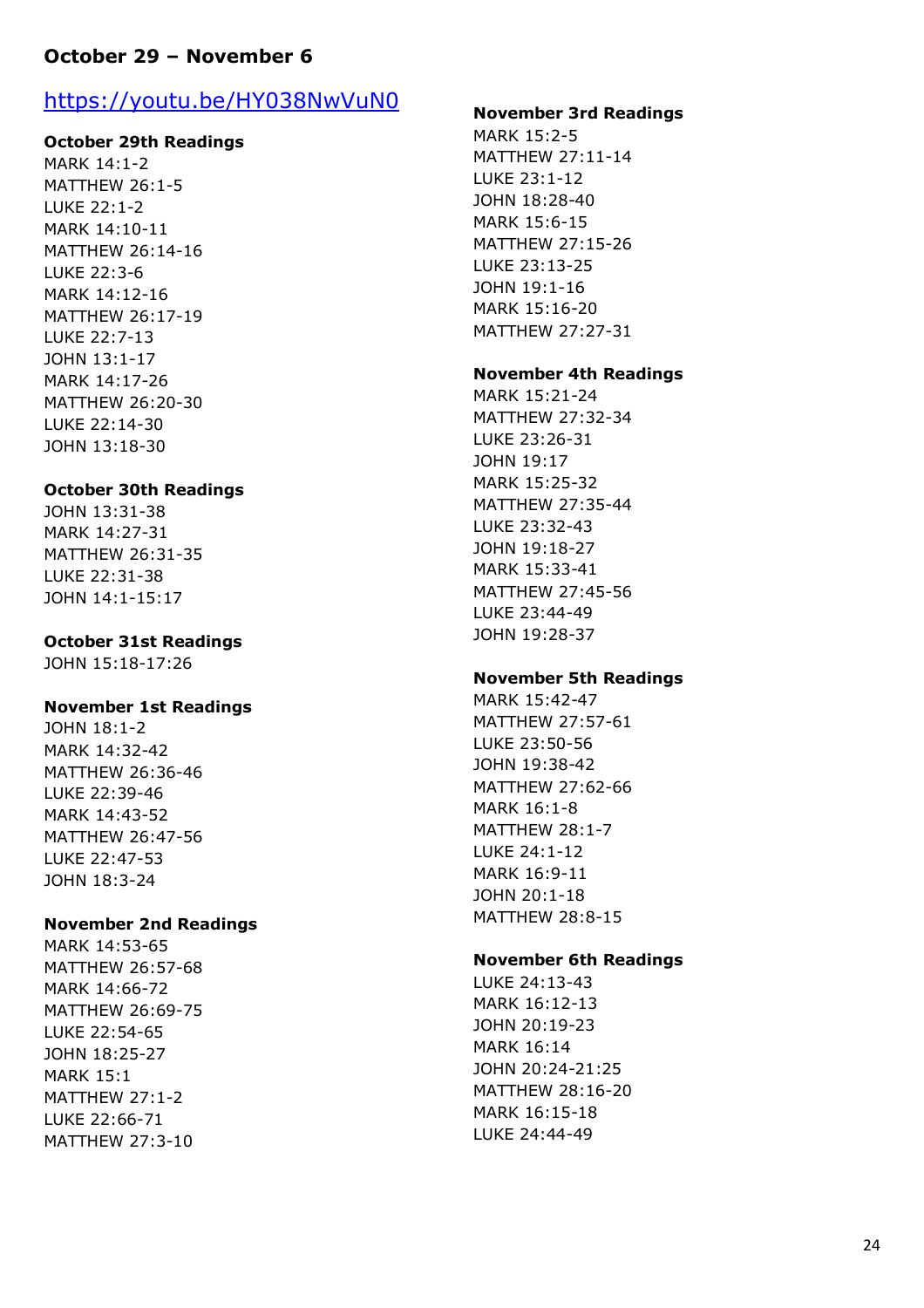## **November 7 – 14**

# https://youtu.be/jPlMJeIyrOs

**November 7th Readings** MARK 16:19-20 LUKE 24:50-53 ACTS 1:1-2:47

**November 8th Readings** ACTS 3:1-5:42

**November 9th Readings** ACTS 6:1-8:1

**November 10th Readings** ACTS 8:1-9:43

**November 11th Readings** ACTS 10:1-12:5

**November 12th Readings** ACTS 12:6-14:20

**November 13th Readings** ACTS 14:21-28 GALATIANS 1:1-3:23

**November 14th Readings** GALATIANS 3:24-6:18 ACTS 15:1-21

## **November 15 -22**

# https://youtu.be/y1Y8ZPVSZmg

**November 15th Readings** ACTS 15:22-17:15

**November 16th Readings** ACTS 17:16-18:3 1 THESSALONIANS 1:1-5:11

**November 17th Readings** 1 THESSALONIANS 5:12-28 2 THESSALONIANS 1:1-3:18 ACTS 18:4-23

**November 18th Readings** ACTS 18:24-19:20 1 CORINTHIANS 1:1-3:23

**November 19th Readings** 1 CORINTHIANS 4:1-7:40

**November 20th Readings** 1 CORINTHIANS 8:1-11:1

**November 21st Readings** 1 CORINTHIANS 11:2-13:13

**November 22nd Readings** 1 CORINTHIANS 14:1-15:58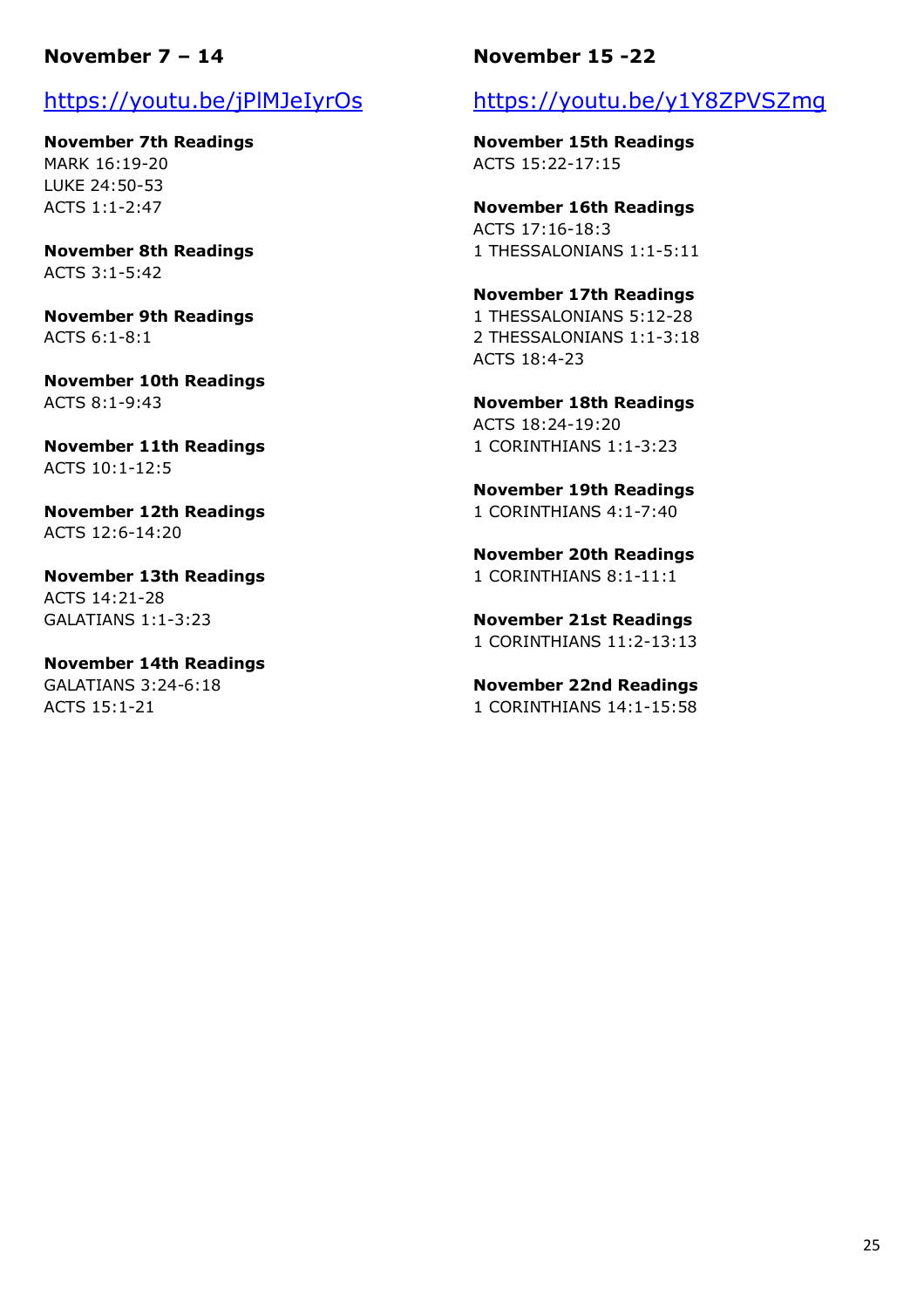## **November 23 – December 2**

# https://youtu.be/NFaMYl2QcfA

**November 23rd Readings** 1 CORINTHIANS 16:1-24 ACTS 19:21-20:6 ROMANS 1:1-32

**November 24th Readings** ROMANS 2:1-4:25

**November 25th Readings** ROMANS 5:1-8:17

**November 26th Readings** ROMANS 8:18-10:21

**November 27th Readings** ROMANS 11:1-14:23

**November 28th Readings** ROMANS 15:1-16:27 2 CORINTHIANS 1:1-2:4

**November 29th Readings** 2 CORINTHIANS 2:5-6:13

**November 30th Readings** 2 CORINTHIANS 6:14-10:18

**December 1st Readings** 2 CORINTHIANS 11:1-13:13 ACTS 20:7-12

**December 2nd Readings** ACTS 20:13-21:36

## **December 3 -16**

# https://youtu.be/O-B9SN1ujn0

**December 3rd Readings** ACTS 21:37-23:35

**December 4th Readings** ACTS 24:1-26:32

**December 5th Readings** ACTS 27:1-44

**December 6th Readings** ACTS 28:1-31 EPHESIANS 1:1-2:22

**December 7th Readings** EPHESIANS 3:1-5:14

**December 8th Readings** EPHESIANS 5:15-6:24 COLOSSIANS 1:1-23

**December 9th Readings** COLOSSIANS 1:24-4:18

**December 10th Readings** PHILEMON 1:1-25 PHILIPPIANS 1:1-2:11

**December 11th Readings** PHILIPPIANS 2:12-4:23

**December 12th Readings** JAMES 1:1-3:18

**December 13th Readings** JAMES 4:1-5:20 1 TIMOTHY 1:1-2:15

**December 14th Readings** 1 TIMOTHY 3:1-6:10

**December 15th Readings** 1 TIMOTHY 6:11-21 TITUS 1:1-3:15 2 TIMOTHY 1:1-18

**December 16th Readings** 2 TIMOTHY 2:1-4:18